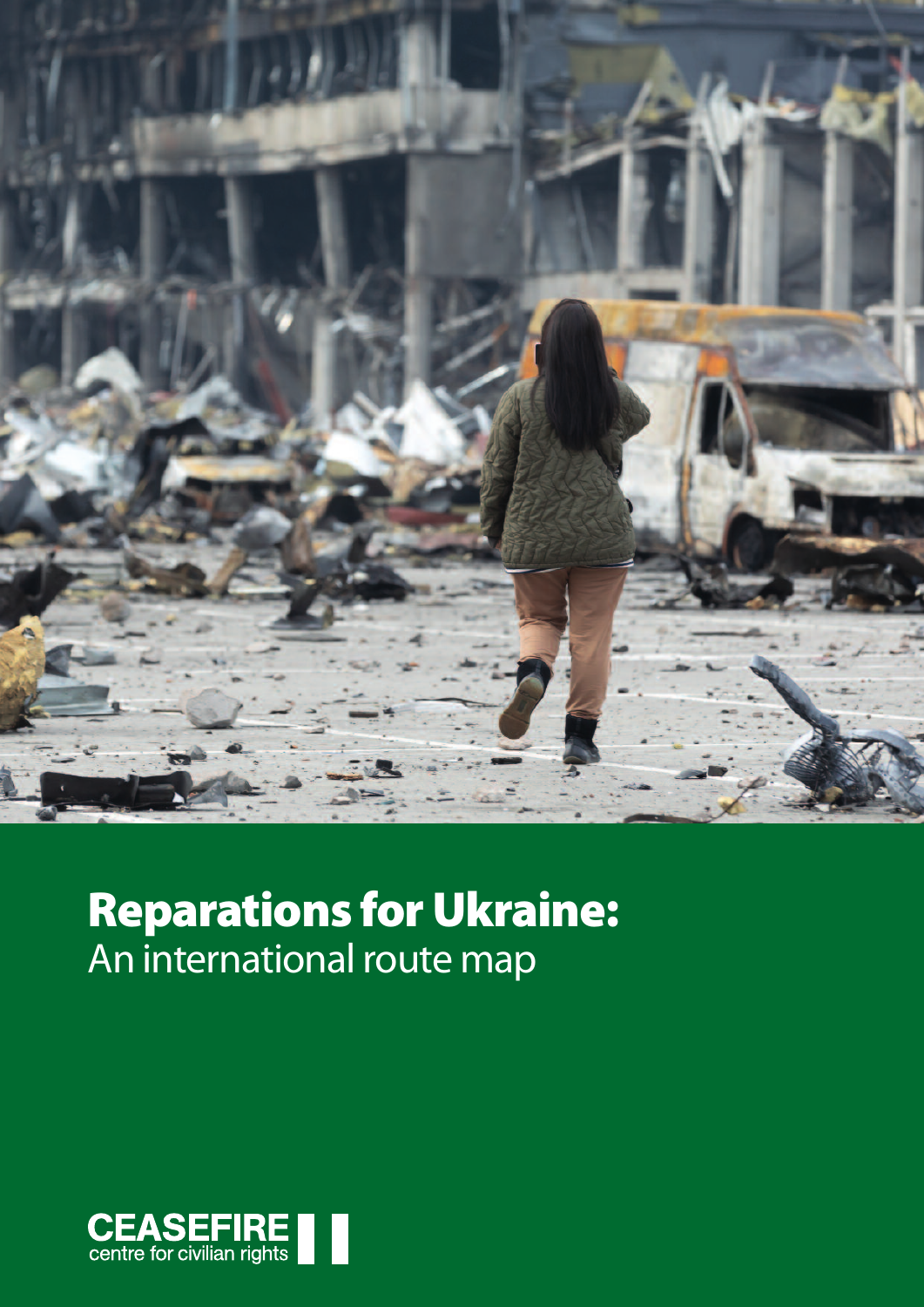

Cover photo: Young woman takes mobile phone pictures of destroyed Retroville shopping centre after a Russian attack in which at least six people were killed, Kyiv, Ukraine, 29 March 2022. © Mykhaylo Palinchak/ SOPA Images/LightRocket via Getty Images

© Ceasefire Centre for Civilian Rights June 2022

#### **Ceasefire Centre for Civilian Rights**

The Ceasefire Centre for Civilian Rights is an international initiative to develop civilian-led monitoring of violations of international humanitarian law or human rights in armed conflict; to secure accountability and reparation for violations; and to develop the practice of civilian rights.

Ceasefire is registered as a charity and a company limited by guarantee under English law; charity no. 1160083; company no. 9069133.

#### **Acknowledgements**

Ceasefire would like to thank those civil society organisations and individuals who commented on a draft of this report. Report design: Kavita Graphics

The contents of this report including any errors or omissions are the sole responsibility of the author and publishers.

Material from this publication may be reproduced for teaching or other non-commercial purposes, with appropriate attribution. No part of it may be reproduced in any form for commercial purposes without the prior express permission of the copyright holders. Published June 2022. Printed in the UK on recycled paper.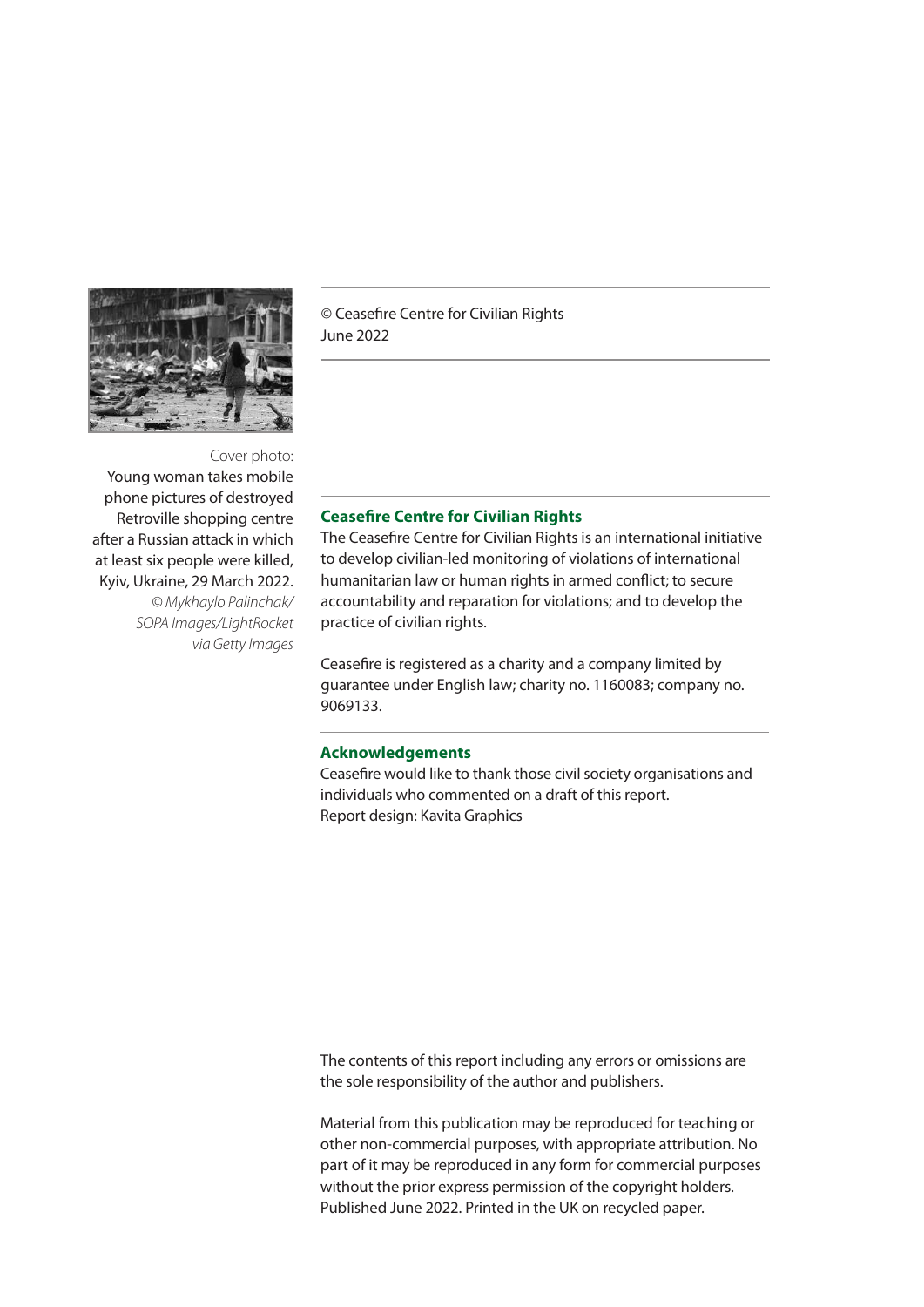# Contents

|                         | <b>Executive summary</b>                                              | 3               |
|-------------------------|-----------------------------------------------------------------------|-----------------|
|                         | <b>Introduction</b>                                                   | 6               |
|                         |                                                                       |                 |
|                         | <b>Legal authority</b>                                                | 8               |
| $\overline{\mathbf{2}}$ | Law of state responsibility                                           | 8               |
|                         | <b>Geneva Conventions</b>                                             | 8               |
|                         | Human rights law                                                      | 9               |
|                         | UN Basic Principles on the Right to a Remedy and Reparation           | 11              |
|                         | <b>Mechanisms</b>                                                     | 12              |
| 3                       | International Court of Justice                                        | 12 <sup>°</sup> |
|                         | Reparations at the ICC or other international criminal tribunal       | 13              |
|                         | European Court of Human Rights                                        | 14              |
|                         | International reparations commission                                  | 15              |
|                         | National reparations scheme                                           | 18              |
|                         | Feasibility                                                           | 19              |
| 4.                      | <b>Financing</b>                                                      | 20              |
|                         | A 'Marshall Plan' for Ukraine and the role of voluntary contributions | 20              |
|                         | Contributions under terms of a peace agreement                        | 21              |
|                         | Frozen assets: Russian Federation                                     | 22              |
|                         | Frozen assets: Private individuals or corporations                    | 23              |
|                         | Feasibility                                                           | 25              |
|                         | A route map to reparations                                            | 27              |
| 5                       | Principles                                                            | 28              |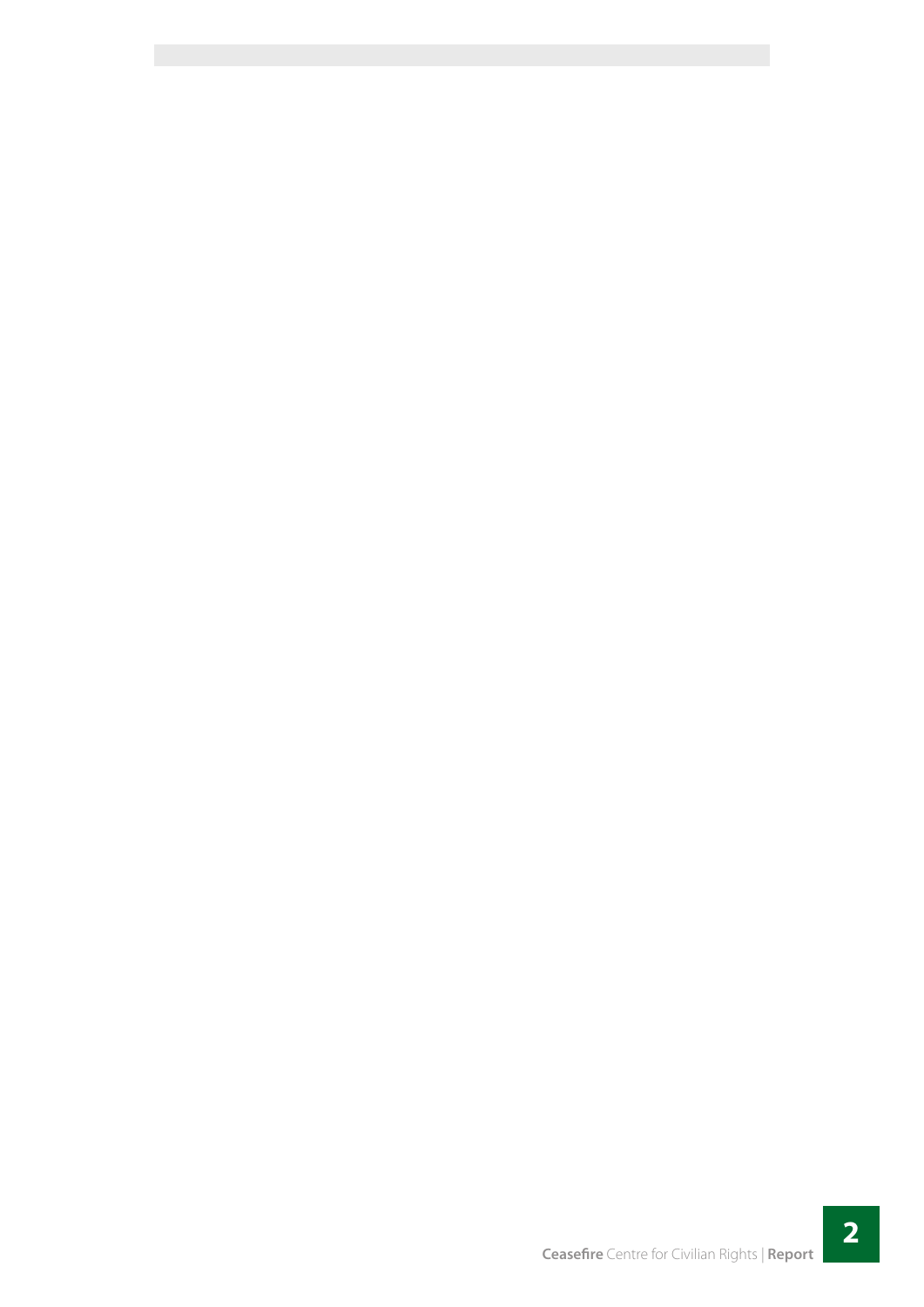# **Executive summary**

Following the Russian invasion of Ukraine on 24 February 2022, rapid progress has been made with instituting war crimes investigations and the establishment of international mechanisms to support prosecutions. Planning for the delivery of reparations to civilians, however, is lagging. Yet a state responsible for an internationally wrongful act must make full reparation for the injury caused. A party to conflict which violates the Geneva Conventions is further liable to pay compensation and is responsible for all acts committed by persons forming part of its armed forces.

The delivery of criminal justice is a necessary response to the offences committed against the Ukrainian people, but it is not sufficient. To bring justice to the vast majority of Ukrainian civilians and enable them to rebuild their lives will require reparations. In order to establish an effective reparations process for Ukraine, it is imperative that the international community avoids further delay. Given the extensive preparatory work which needs to be done, civilians who have suffered harm cannot afford to wait for a resolution to the conflict or until all the necessary funds have been identified and secured.

#### **Reparations mechanisms**

The obligation to make reparations is clearly established under the law of state responsibility, as well as under international humanitarian law and the law of human rights. Comparative practice exhibits a rich variety of cases where mechanisms have been established under which reparations can be administered in relation to an international armed conflict.

Judicial bodies, including the ICJ, the ICC and the ECtHR, have differing but important mandates in relation to reparative justice. However, they are not in a position to award reparations any time soon with the scope and scale required by the conflict in Ukraine. Even less would they be able to enforce them. Russia's veto-wielding power also means that the UN Security Council – and with it the UN system – is effectively prevented from taking enforcement action against Russia.

This does not prevent the creation of a non-judicial mechanism for making recommendations on, or effectively administering, reparations for those who have suffered harm in the conflict. Such a mechanism could be established by inter alia:

- $\bullet$  the government of Ukraine
- a resolution of the UN General Assembly
- a multilateral agreement between participating states, or a European regional organisation and the Ukrainian government.

#### **Funding for reparations**

The international community has already demonstrated considerable political will both in producing resources to come to the aid of Ukraine and also in taking punitive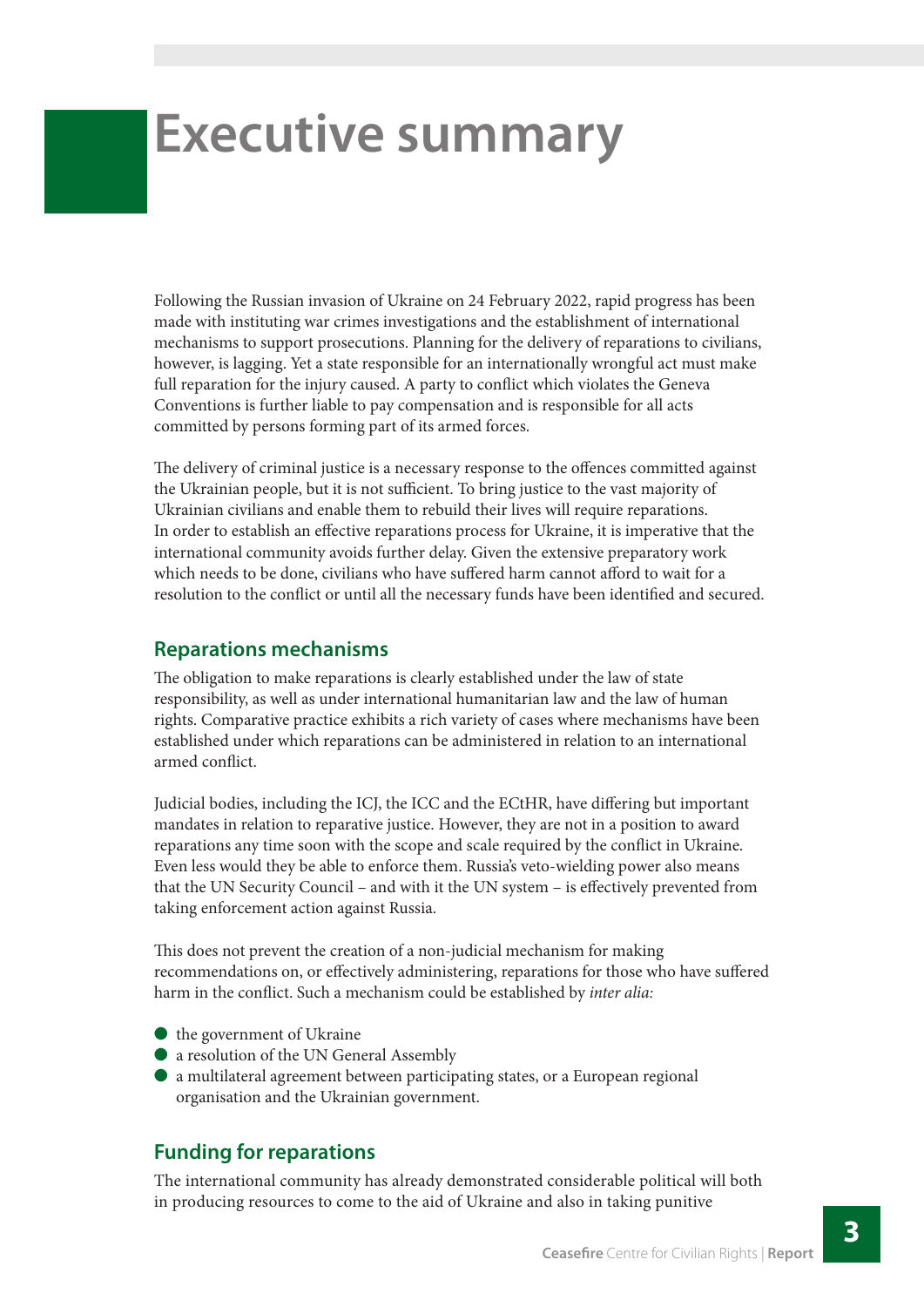financial measures against Russian aggression. Yet most international aid currently destined for Ukraine is for military support or stabilization, not to support reparations for civilian harm.

It remains a matter of speculation as to whether Russia is ever likely to be in a position where it will agree to pay for substantial reparations under a peace agreement. The key to unlocking such concessions may be whether an agreement on the payment of reparations could leave the Russian Federation in a better economic position than it finds itself in at the moment under the pressure of sanctions. Previous experience has shown that it may be preferable, both to encourage compliance and to support international rule of law, for the payment of reparations to be founded on state consent – albeit consent obtained in the shadow of financial sanctions.

Frozen Russian assets – either belonging to the state or to wealthy Russian individuals – also present a very large pool of resources potentially available for re-purposing to reparations. To do so would require overcoming a number of legal obstacles, both at international level and in terms of the national laws of states, including G7 members, where most of the assets are currently held. While state immunity protects foreign assets in which the foreign state has an interest from domestic judicial proceedings, there does not appear to exist an unambiguous rule of international law preventing the executive seizure of Russian assets as a proportionate countermeasure aimed at halting Russian violations in Ukraine.

#### **A route map to reparations**

Separating the complex task of making recommendations on reparation awards from the means of their financing helps clarify the legal obstacles to be overcome and to understand the possible route(s) to achieving fair reparations of the scope and scale required to bring justice to Ukraine. It also contributes to ensuring that reparation does not depend on the capacity of individual victims and other injured parties to engage in lengthy and costly litigation.

It should be for the government and people of Ukraine to decide on the terms of any future agreement with the Russian Federation. But extensive preparations are required now to ensure that the interests of civilians harmed in the conflict are properly safeguarded and effectively represented in international negotiations. The following principles will help to maximise the chance of achieving the goals of reparative justice:

#### 1. Civilians first

Any reparations mechanism established for Ukraine should admit claims submitted by individuals, families and communities and should prioritise such claims from natural persons over those made by state entities or legal persons. Civil society organisations and other victims' representatives should be able to participate at all stages in the planning, implementation and evaluation of reparations mechanisms.

#### 2. Reparation should be holistic

In addition to the provision of compensation, the other heads of reparation – restitution, rehabilitation, satisfaction and guarantees of non-repetition – may be as important if not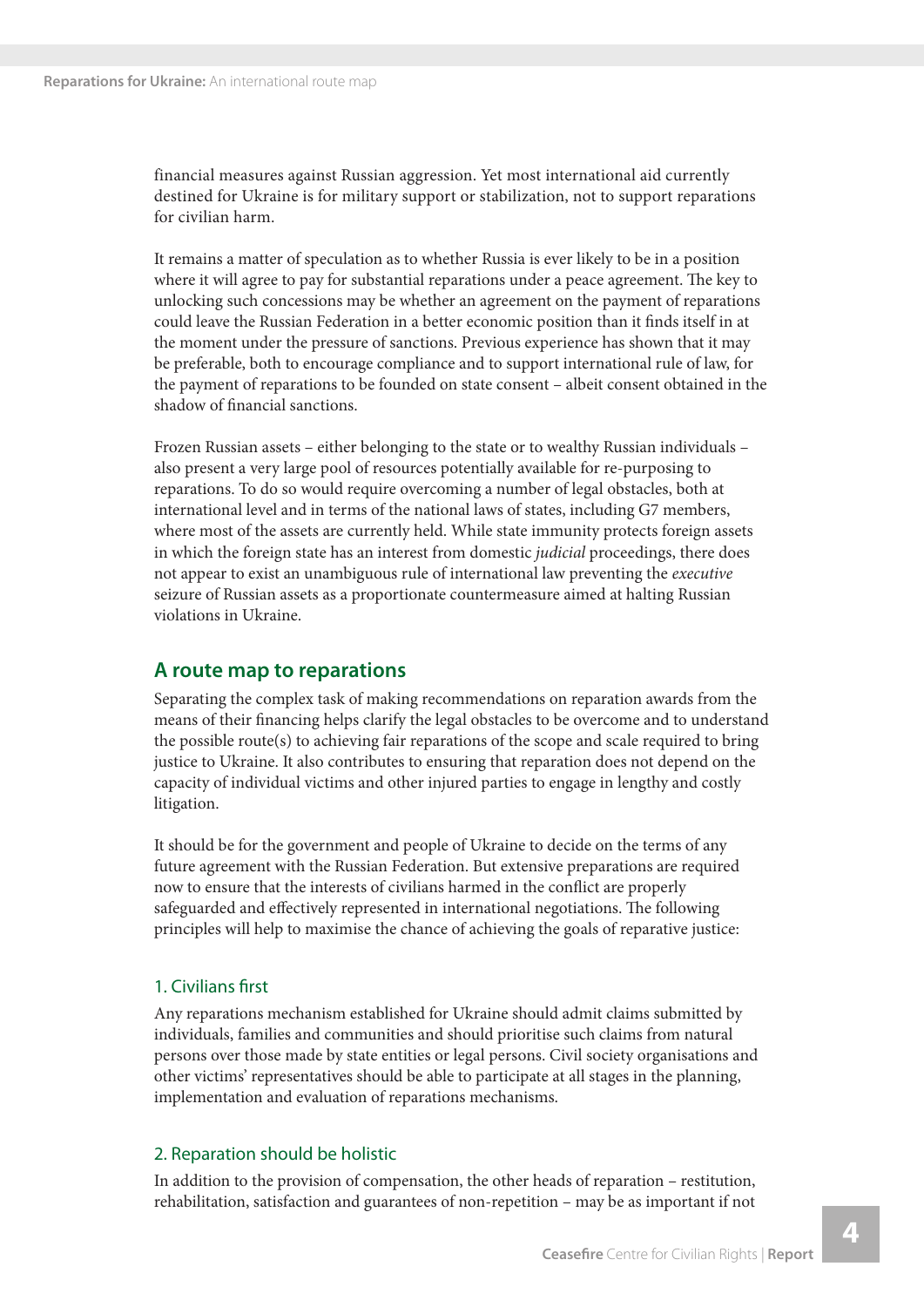more important for repairing the harm caused to individuals, families and communities and will require the leadership of, or close cooperation with, Ukrainian authorities.

#### 3. A victim-oriented approach

Reparations should be prompt, accessible and commensurate with the harm suffered. A low burden of proof should be placed on individual claimants, proper assistance provided to victims and safeguarding mechanisms should be put in place to protect the safety and interests of vulnerable victims, including those who have been subjected to sexual or gender-based violence.

#### 4. Inclusive and non-discriminatory

The right to reparation for those who have suffered harm as a result of violations should be fulfilled without discrimination of any kind or on any ground. Reparations should be made available to all those who have suffered violations of IHL or human rights law in the Ukraine conflict, including Ukrainian nationals, Russian nationals and foreign nationals, dating from the start of the conflict in 2014 and including victims of violations by Ukrainian forces as well as by Russian or Russian-backed forces.

#### 5. The perpetrator should pay

It is the state responsible for the violations and – in the case of crimes under international law – the individuals responsible who should pay. In the circumstances of the Russian invasion of Ukraine that means that, overwhelmingly, the Russian Federation and Russian leadership should be held responsible.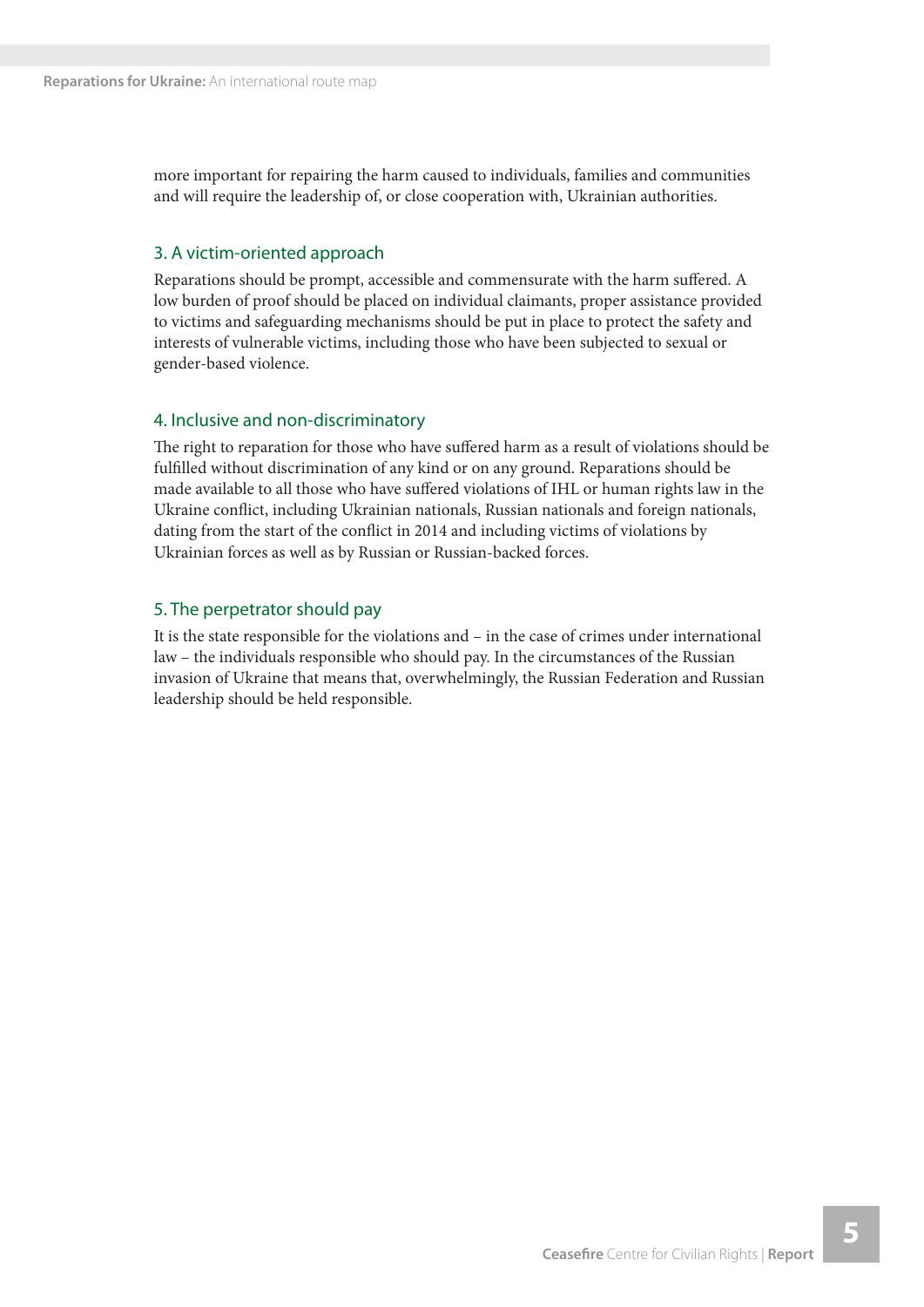## **Introduction 1**

Eight days into the Russian invasion of his country, Ukrainian President Volodymyr Zelensky declared: 'We will restore every house, every street, every city. We tell Russia: learn the words "reparations" and "contributions". You will repay us everything. Everything you did against our state, against every Ukrainian. In full. And we will not forget those who died.' <sup>1</sup> President Zelensky's words constituted at one and the same time an appeal to natural justice and a very specific claim under international law.

A state responsible for an internationally wrongful act must make full reparation for the injury caused. As far as possible, this entails wiping out the consequences of the illegal act and re-establishing the situation which would, in all probability, have existed if that act had not been committed. <sup>2</sup> A party to conflict which violates the Geneva Conventions is further liable to pay compensation and is responsible for all acts committed by persons forming part of its armed forces. 3

Discussions about ensuring accountability for Russian actions in Ukraine have to date heavily focused on criminal justice. There have been numerous reports of war crimes, such as the targeting of civilian objects, including educational and medical facilities, indiscriminate artillery shelling, rape and outrages on personal dignity, and the killing of prisoners. In an unprecedented move, 43 states have referred the situation in Ukraine to the International Criminal Court (ICC). The Ukraine Prosecutor-General's office stated in April that it has already identified 3780 victims of alleged Russian war crimes and 3429 witnesses. Memoranda of cooperation have been signed with authorities from other European states, including the UK, and with the European Chief Prosecutor and a 'joint investigation team' established. Meanwhile a number of international NGOs have begun compiling and publishing mainly open source intelligence ('OSINT') relevant to war crimes.

Furthermore, support has been building for a proposal to establish a special tribunal for the crime of aggression. Such a tribunal, established by members of the international community in cooperation with the government of Ukraine, would be empowered to try senior Russian leaders, including potentially President Vladimir Putin, for the crime of waging aggressive war against Ukraine.

The delivery of criminal justice is a necessary response to the offences committed against the Ukrainian people. It is, however, not sufficient. The experience of over two decades of international criminal justice indicates that it does not have the capacity to bring justice to the vast majority of Ukrainian civilians any time soon, if at all. For example, since the Rome Statute of the ICC came into force 20 years ago, 30 cases have been brought before the court, so far resulting in 10 convictions for war crimes and crimes against humanity,

<sup>1</sup> UKRINFORM, 'Zelensky calls on Russia to get ready to pay reparations and [contributions',](https://www.ukrinform.net/rubric-ato/3418898-zelensky-calls-on-russia-to-get-ready-to-pay-reparations-and-contributions.html) 3 March 2022.

<sup>2</sup> Permanent Court of International Justice, Factory at Chorzów (Jurisdiction), 1927, PCIJ, Series A, No. 9, p. 21.

<sup>3</sup> Geneva Conventions, Additional Protocol I (API), Art. 91.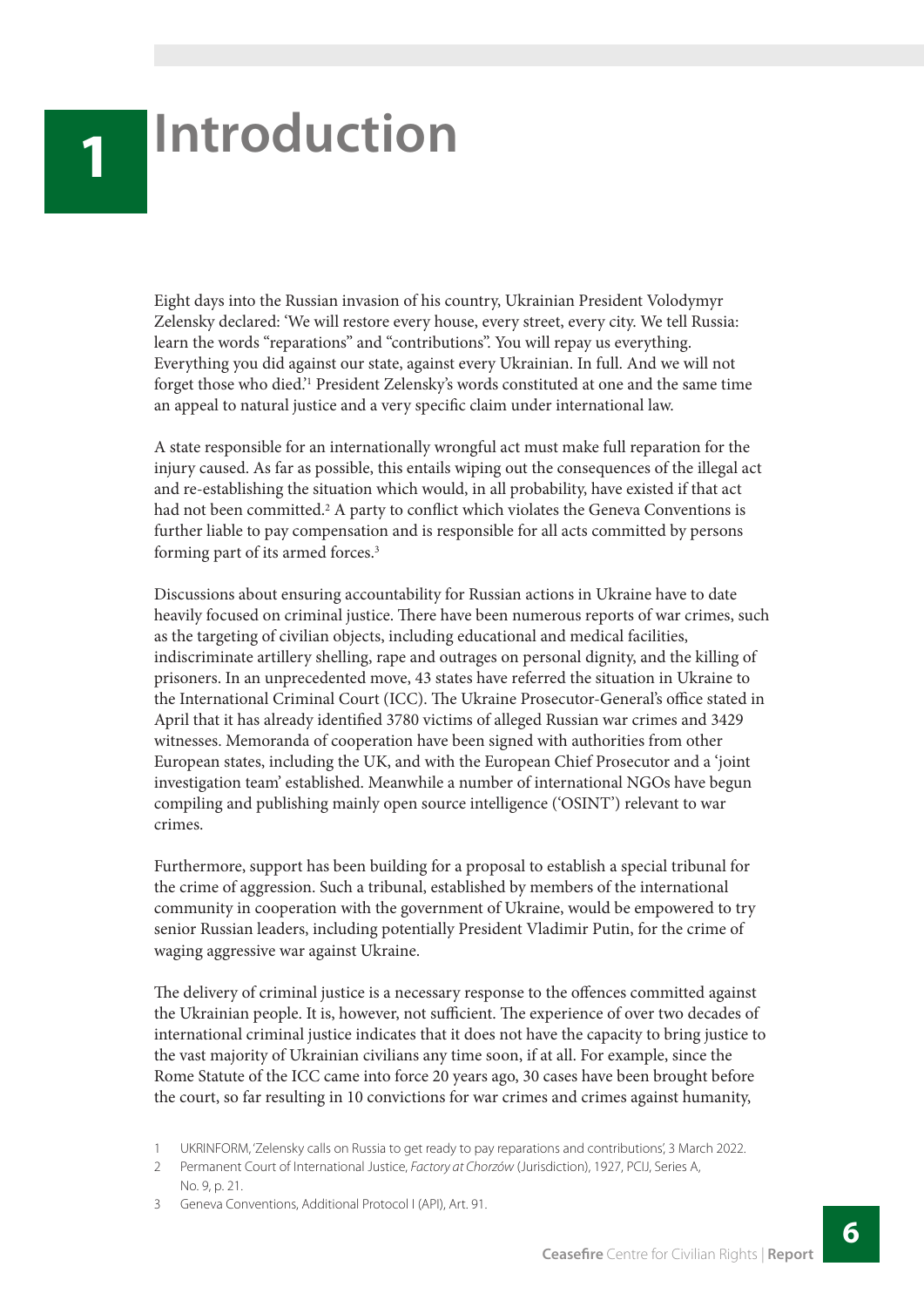and four acquittals. Thirteen indicted suspects remain at large. Even if a new tribunal was established to try the crime of aggression, and even if Ukrainians one day saw their aggressors apprehended and prosecuted before such a tribunal, that in itself would not go very far to repairing the harm they have suffered.

President Zelensky's words constitute at one and the same time an appeal to natural justice and a very specific claim under international law

Ukrainians need their land back, their houses rebuilt. They need rehabilitation for what they have suffered. They need to know how and why their loved ones died, to have them honoured and to ensure their families are provided for. They need reparations.

But what form should such reparations take? To whom would they be made and on what authority? What sort of mechanism could be entrusted to take on the task of awarding and administering reparations on such a scale? Where will the money come from? While the concept of reparations has been invoked rhetorically by a number of actors in recent weeks, very little discussion has taken place on such questions and on how a fair and effective reparations policy could be put into practice. This briefing considers these questions, assessing the options for delivering reparations for Ukraine, and proposes a number of principles which should guide them.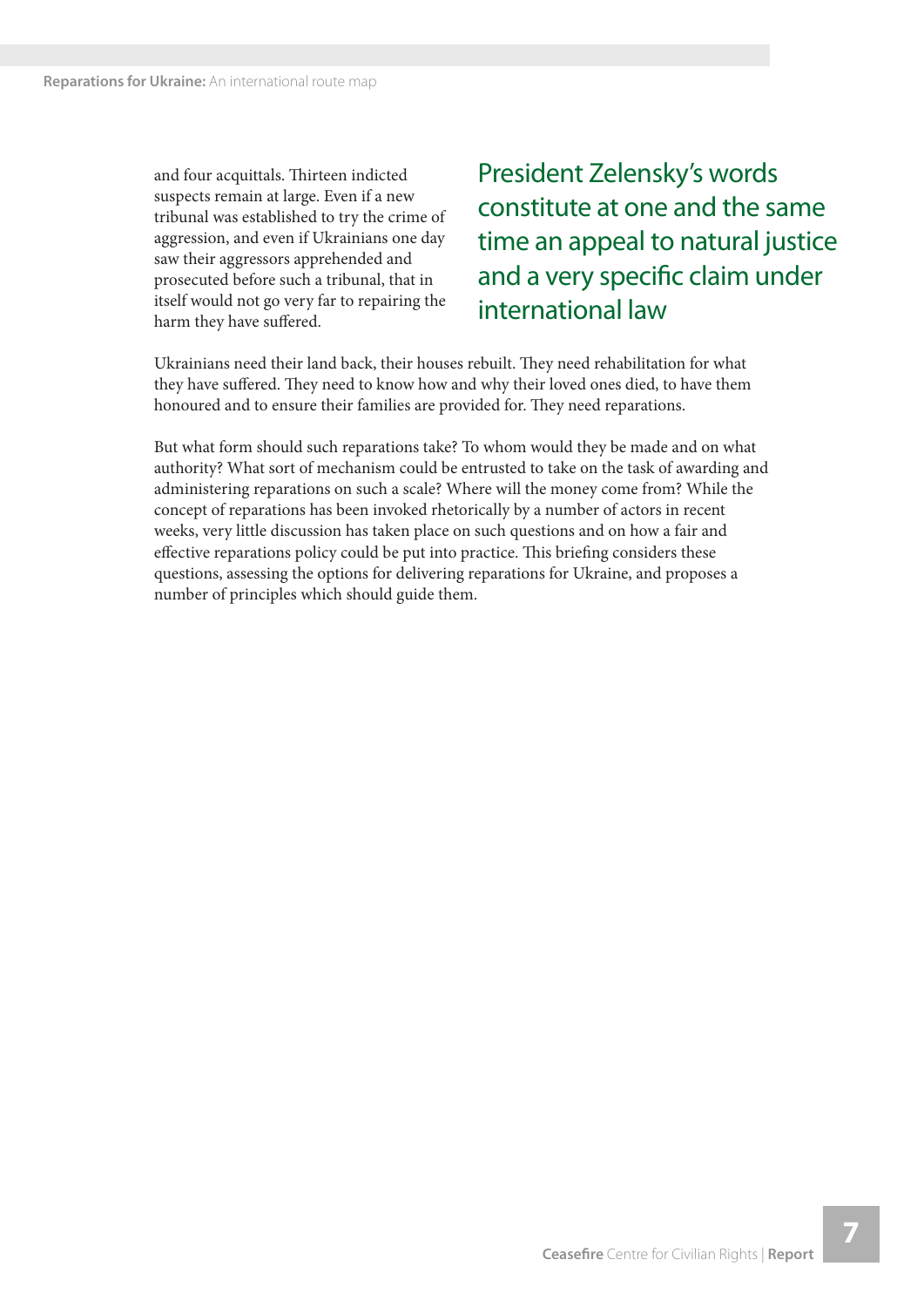## **Legal authority 2**

Historically, war reparations were paid by the defeated party to the victor. For example, Carthage was made to pay large indemnities after the Punic wars, France after the Napoleonic wars, and Germany after World War I. In the intervening period, the concept of reparations has developed significantly. In contemporary international law, the obligation to make reparation is a legal consequence of a violation of international law. In the context of armed conflict, reparations may therefore fall due against a victorious party as well as against a losing party, or against multiple parties including in situations where there is no decisive military outcome. In addition, emerging practice indicates that a right to a remedy and reparation may be held by individuals who have been harmed as well as by an injured state.

## **Law of state responsibility**

The Articles on the Responsibility of States, which codify customary international law, confirm in Article 31 that a state responsible for an internationally wrongful act is under an obligation to make full reparation for the injury caused, including any damage, whether material or moral. In its commentary on the Articles, the International Law Commission notes that '"Moral" damage includes such items as individual pain and suffering, loss of loved ones or personal affront associated with an intrusion on one's home or private life.' 5

Reparation shall take the form of restitution, compensation and satisfaction, either singly or in combination.<sup>6</sup> The obligation entails making restitution, that is re-establishing the situation that existed before the wrongful act was committed, and insofar as that is not possible, paying compensation for the damage caused. <sup>7</sup> Compensation shall cover any financially assessable damage including loss of profits insofar as it is established. Examples of satisfaction include acknowledgement of the breach, expression of regret or a formal apology.<sup>8</sup> The Articles also confirm the obligation on a responsible state 'to offer appropriate assurances and guarantees of non-repetition [of the wrongful act], if circumstances so require.' 9

## **Geneva Conventions**

International humanitarian law (IHL), anchored in the Geneva Conventions, regulates the conduct of hostilities and the protection of civilians and others hors de combat. Violations of IHL rules, including but not limited to the commission of war crimes, trigger an obligation to pay compensation. The responsibility of a party to conflict extends to all

5 Yearbook of the International Law Commission, 2001, vol. II, Part Two, p92.

6 ARS, Art. 34.

- 7 Ibid, Arts. 35-6.
- 8 Ibid, Art. 37.
- 9 Ibid, Art. 30.

<sup>4</sup> International Law Commission, Articles on the Responsibility of States for [Internationally](https://legal.un.org/ilc/texts/instruments/english/draft_articles/9_6_2001.pdf) Wrongful Acts ('ARS'), 2001.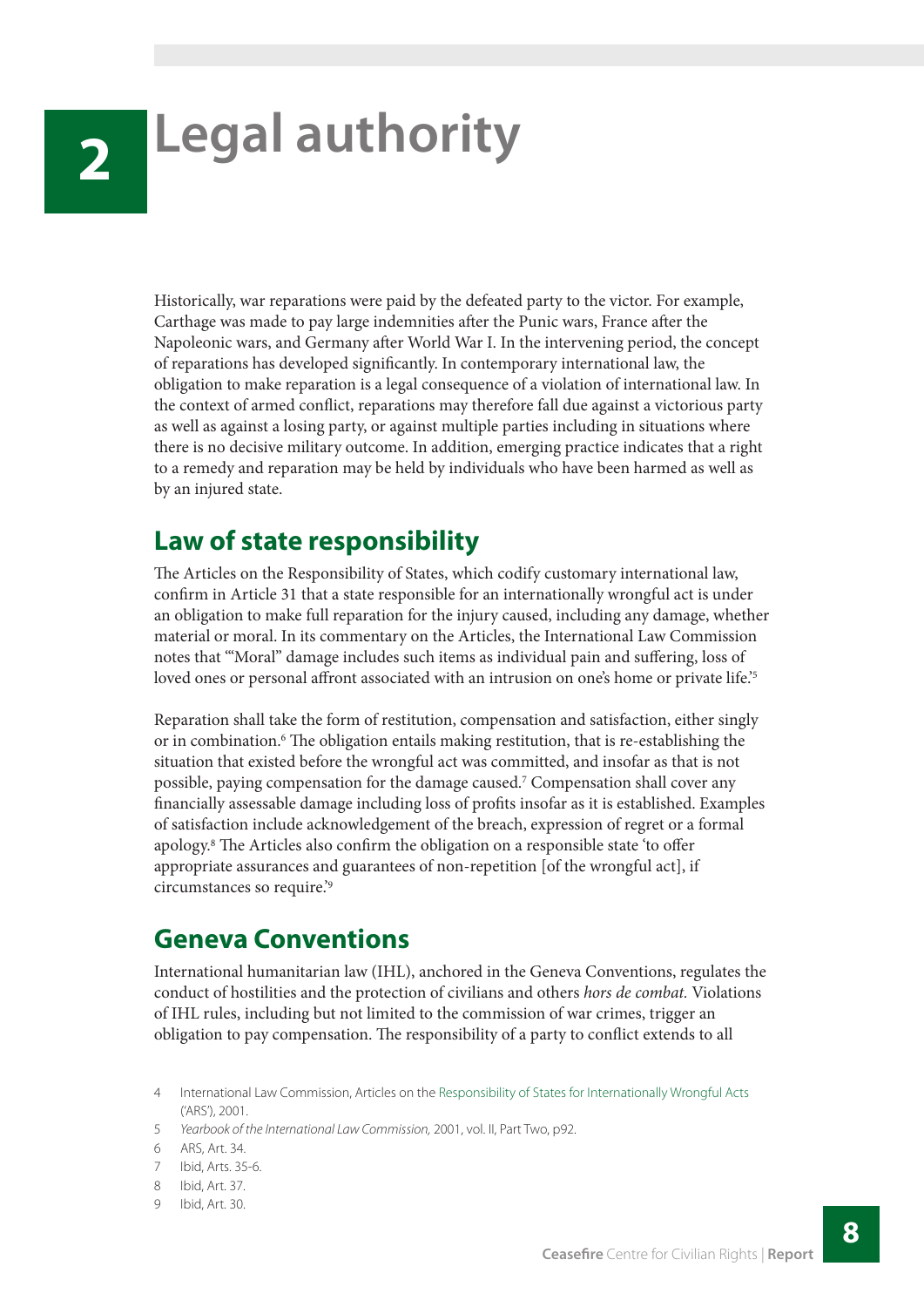violations committed by its armed forces. Thus, unlike the prohibition on the crime of aggression, where the liability falls on the aggressor, the obligation to pay compensation for IHL violations may fall on any party whose armed forces have committed violations. $^{10}$ This obligation, first codified in the 1907 Hague Convention IV on land warfare, now appears as Article 91 of Additional Protocol I to the Geneva Conventions and is considered by the International Committee of the Red Cross as forming part of customary international law. 11

The framers of the Geneva Conventions, aware of the huge pressures in play at the culmination of armed conflicts and during the signing of peace agreements, included a provision common to the four conventions making it impossible to sign away this liability, at least in respect of grave breaches: 'No High Contracting Party shall be allowed to absolve itself or any other High Contracting Party of any liability incurred by itself or by another High Contracting Party in respect of breaches…' 12

Corresponding safeguards exist to safeguard the rights of individuals. Article 7 of Geneva Convention IV relative to the Protection of Civilian Persons in Time of War stipulates that 'No special agreement shall adversely affect the situation of protected persons, as defined by the present Convention, nor restrict the rights which it confers upon them.' Article 8 further provides that 'Protected persons may in no circumstances renounce in part or in entirety the rights secured to them by the present Convention.<sup>13</sup>

The framers of the Geneva Conventions, aware of the huge pressures in play during the signing of peace agreements, included a provision making it impossible to sign away liability for breaches

## **Human rights law**

The right to an effective remedy is a human right and takes its place in human rights treaties beside other substantive rights. Thus the European Convention on Human Rights (ECHR) provides in Article 13 that 'Everyone whose rights and freedoms as set forth in this Convention are violated shall have an effective remedy before a national authority notwithstanding that the violation has been committed by persons acting in an official capacity.'

The International Covenant on Civil and Political Rights similarly provides in Article 2 that '…any person whose rights or freedoms as herein recognized are violated shall have an effective remedy, notwithstanding that the violation has been committed by persons acting in an official capacity' and goes on to stipulate that persons claiming such a remedy should have their right thereto determined by competent judicial, administrative or

- 10 See ICRC [Commentary](https://ihl-databases.icrc.org/applic/ihl/ihl.nsf/Comment.xsp?action=openDocument&documentId=1066AF25ED669409C12563CD00438071) of 1987 to AP1 Art. 91, at 3652: '…no distinction is made between the victor and the vanquished, nor between a Party which is presumed to have resorted to force unlawfully and a Party which is believed only to have exercised its right of self-defence.'
- 11 ICRC, Customary IHL Database, [Rule](https://ihl-databases.icrc.org/customary-ihl/eng/docs/v1_rul_rule150) 150, 'A State responsible for violations of international humanitarian law is required to make full reparation for the loss or injury caused.'
- 12 See eg Geneva Convention IV, Art. 148.
- 13 Similar provisions exist in the other Geneva Conventions protecting wounded, sick and shipwrecked armed forces and prisoners of war.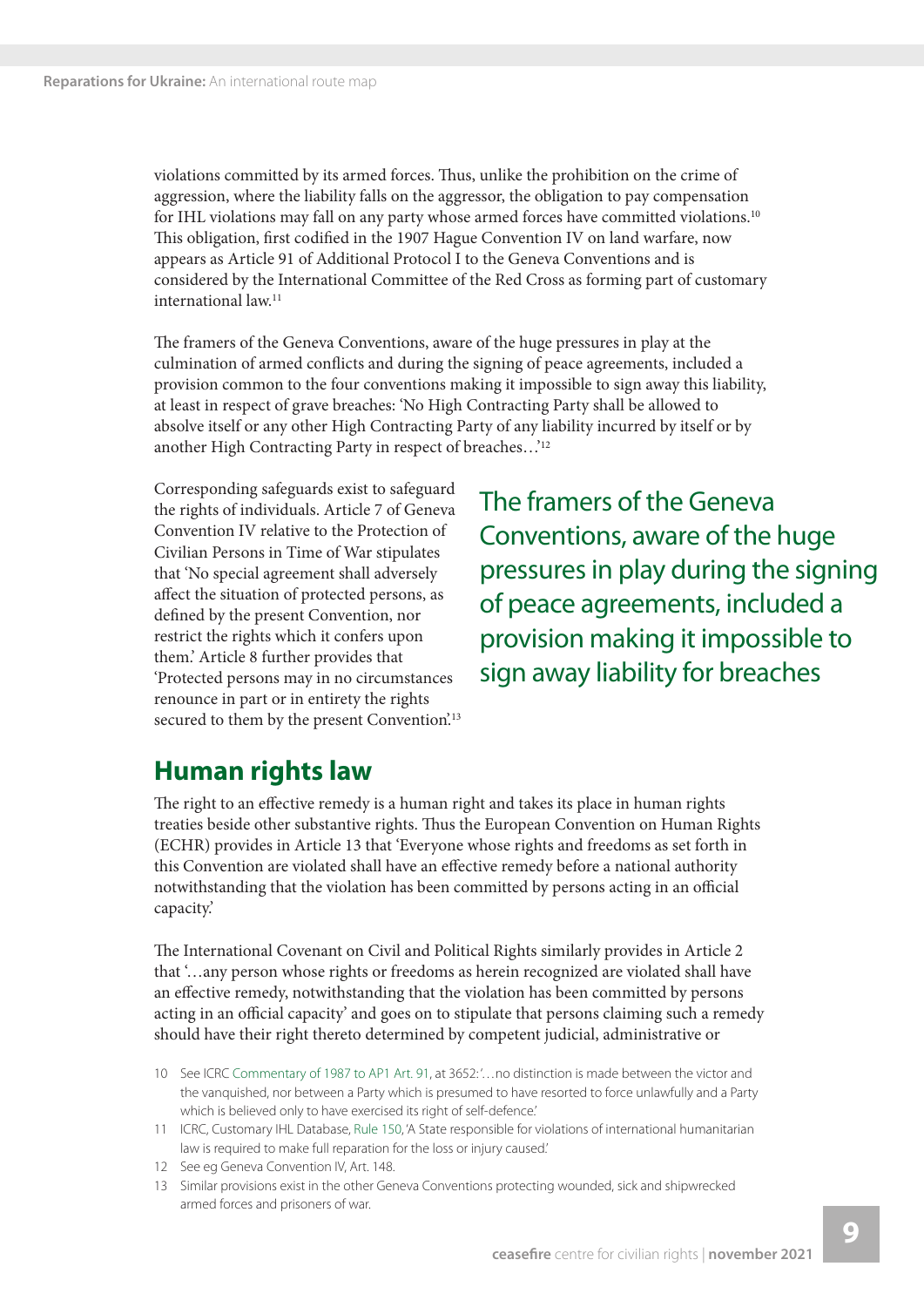## **Reparations awards at the ICJ:** *the DRC v Uganda*

On 27 February 2022 the International Court of Justice issued its reparations judgment in the case Armed Activities on the Territory of the Congo brought by the Democratic Republic of Congo (DRC) against Uganda. The judgment followed the failure of the parties to agree on reparations as part of court-ordered negotiations as a result of the ICJ finding in its merit judgment over 16 years earlier that Uganda had violated the principle of non-use of force in international relations and the principle of non-intervention, had violated its obligations under international humanitarian law and human rights law, and by its plundering of natural resources had violated further obligations owed to the DRC.

The ICJ reiterated that a state responsible for an internationally wrongful act is under an obligation to make full reparation for the injury or damage, confirming that Article 31 of the Articles on the Responsibility of States reflected customary international law.<sup>14</sup> It notably made a distinction between damage in territory occupied by Uganda, in respect of which'it is for Uganda to establish that a particular injury suffered by the DRC in Ituri was not caused by its failure to meet its obligations as an occupying Power' and damage that occurred outside the zone of occupation, where the burden of proof fell on the DRC to provide evidence of a causal nexus with Uganda's conduct. <sup>15</sup> The court did not accept the evidence presented by the DRC for the scale of inter alia civilian deaths, sexual violence, child recruitment or displacement but instead included these forms of harm in a 'global sum' awarded for compensation.

The total compensation awarded to the DRC comprised USD 225 million for damage to persons, USD 40 million for damage to property and USD 60 million for damage related to natural resources. At the end of the judgment, the ICJ noted that:

'the reparation awarded to the DRC for damage to persons and to property reflects the harm suffered by individuals and communities as a result of Uganda's breach of its international obligations. In this regard, the Court takes full cognizance of, and welcomes, the undertaking given by the Agent of the DRC during the oral proceedings regarding the fund that has been established by the Government of the DRC, according to which the compensation to be paid by Uganda will be fairly and effectively distributed to victims of the harm, under the supervision of organs whose members include representatives of victims and civil society and whose operation is supported by international experts. In distributing the sums awarded, the fund is encouraged to consider also the possibility of adopting measures for the benefit of the affected communities as a whole<sup> $16$ </sup>

legislative authorities of the state party and that the competent authorities shall enforce such remedies when granted. While, during an armed conflict, a state is able to derogate from some of its human rights obligations, the duty to guarantee an effective remedy cannot be suspended, as the UN Human Rights Committee has stated: 'Even if a State party, during a state of emergency, and to the extent that such measures are strictly required by the exigencies of the situation, may introduce adjustments to the practical functioning of its procedures governing judicial or other remedies, the State party must comply with the fundamental obligation … to provide a remedy that is effective.' 17

**10**

<sup>14</sup> ICJ, Armed Activities on the Territory of the Congo (DRC v Uganda) [\(Reparations\),](https://www.icj-cij.org/public/files/case-related/116/116-20220209-JUD-01-00-EN.pdf) Judgment, 9 February 2022, para. 70.

<sup>15</sup> Ibid. paras. 118-119.

<sup>16</sup> Ibid. para. 408.

<sup>17</sup> UN Human Rights Committee, General Comment 29, States of [Emergency,](https://tbinternet.ohchr.org/_layouts/15/treatybodyexternal/Download.aspx?symbolno=CCPR/C/21/Rev.1/Add.11&Lang=en) 31 August 2001, CCRP/C/21/Rev.1/Add.11.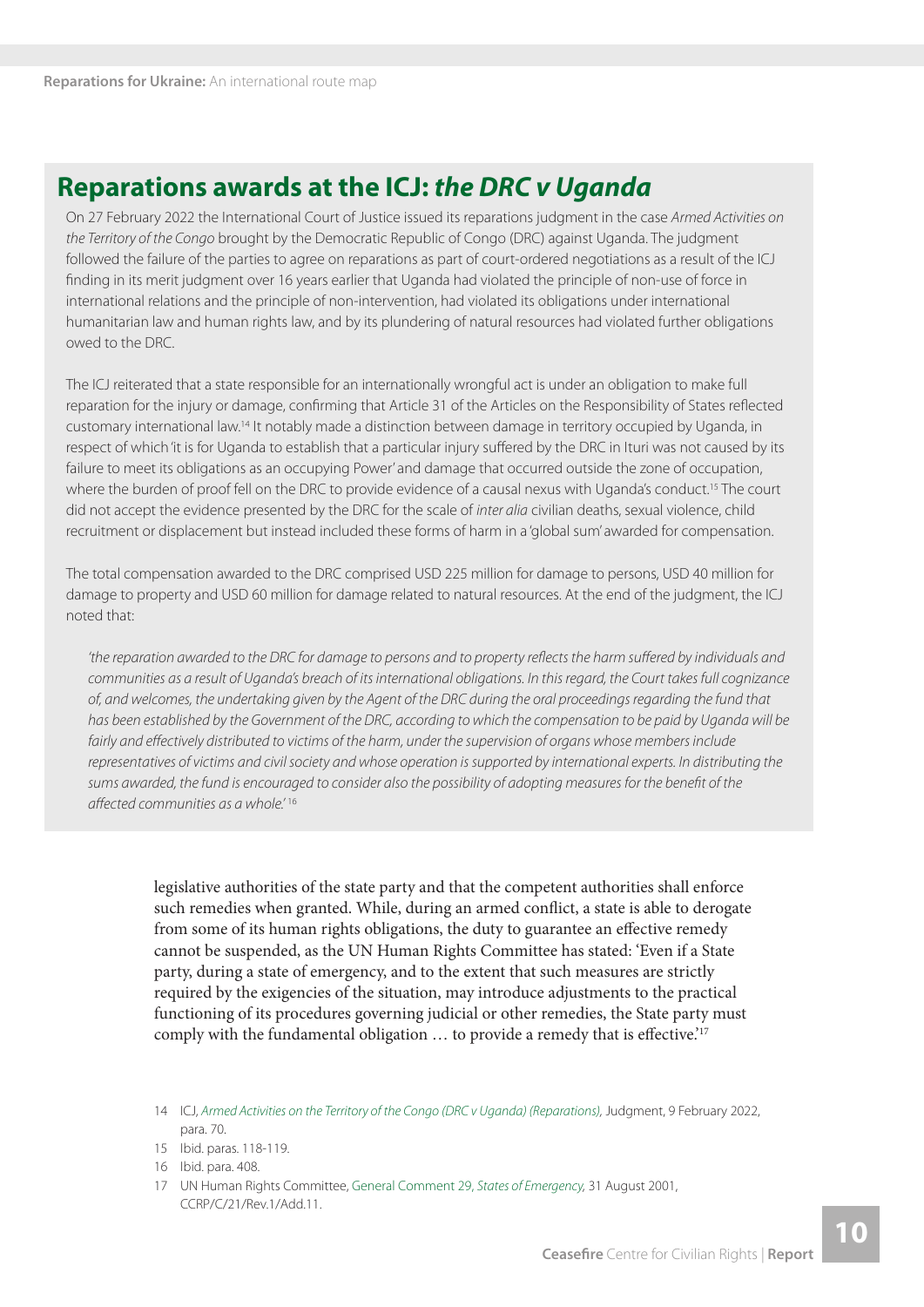Notably the UN Human Rights Committee has also stated that: 'States parties engaged in acts of aggression as defined in international law, resulting in deprivation of life, violate ipso facto article 6 of the Covenant.'18 The implication of this statement is that every killing pursuant to an act of aggression, including those that comply with IHL, constitutes a violation of the right to life under international human rights law.

#### **UN Basic Principles on the Right to a Remedy and Reparation**

Although they do not in themselves form binding international law like the other authorities quoted in this section, the UN Basic Principles and Guidelines on the Right to a Remedy and Reparation for Victims of Gross Violations of International Human Rights Law and Serious Violations of International Humanitarian Law 'identify mechanisms, modalities, procedures and methods for the implementation of existing legal obligations'. 19

Notably, the Basic Principles confirm that the scope of the obligation includes the duty to provide those who claim to be victims with equal and effective access to justice irrespective of who may ultimately be the bearer of responsibility for the violation and provide effective remedies for victims, including reparation. <sup>20</sup> Furthermore, the status of victim does not depend on the prosecution and conviction of the perpetrator(s) or even their identification.<sup>21</sup> The Basic Principles state that in addition to individual access to justice, states 'should endeavour to develop procedures to allow groups of victims to present claims for reparation and to receive reparation, as appropriate.<sup>222</sup>

Beside restitution, compensation, satisfaction and guarantees of non-repetition as forms of reparation, the Basic Principles add rehabilitation, including medical and psychological care, as well as legal and social services. <sup>23</sup> As regards compensation, this should be provided for any 'economically assessable damage', such as:

- (a)Physical or mental harm;
- (b)Lost opportunities, including employment, education and social benefits;
- (c) Material damages and loss of earnings, including loss of earning potential;
- (d)Moral damage;
- (e) Costs required for legal or expert assistance, medicine and medical services, and psychological and social services. 24

19 UN General Assembly, [Resolution](https://www.ohchr.org/en/instruments-mechanisms/instruments/basic-principles-and-guidelines-right-remedy-and-reparation) 60/147, 16 December 2005, Preamble.

20 Ibid, para. 3.

- 21 Ibid, para. 9.
- 22 Ibid, para. 13.
- 23 Ibid, para. 21.
- 24 Ibid, para. 20.

**11**

<sup>18</sup> UN Human Rights Committee, General [Comment](https://digitallibrary.un.org/record/3884724?ln=en) 36, Article 6: Right to Life, 3 September 2019, CCPR/C/GC/36, para. 70.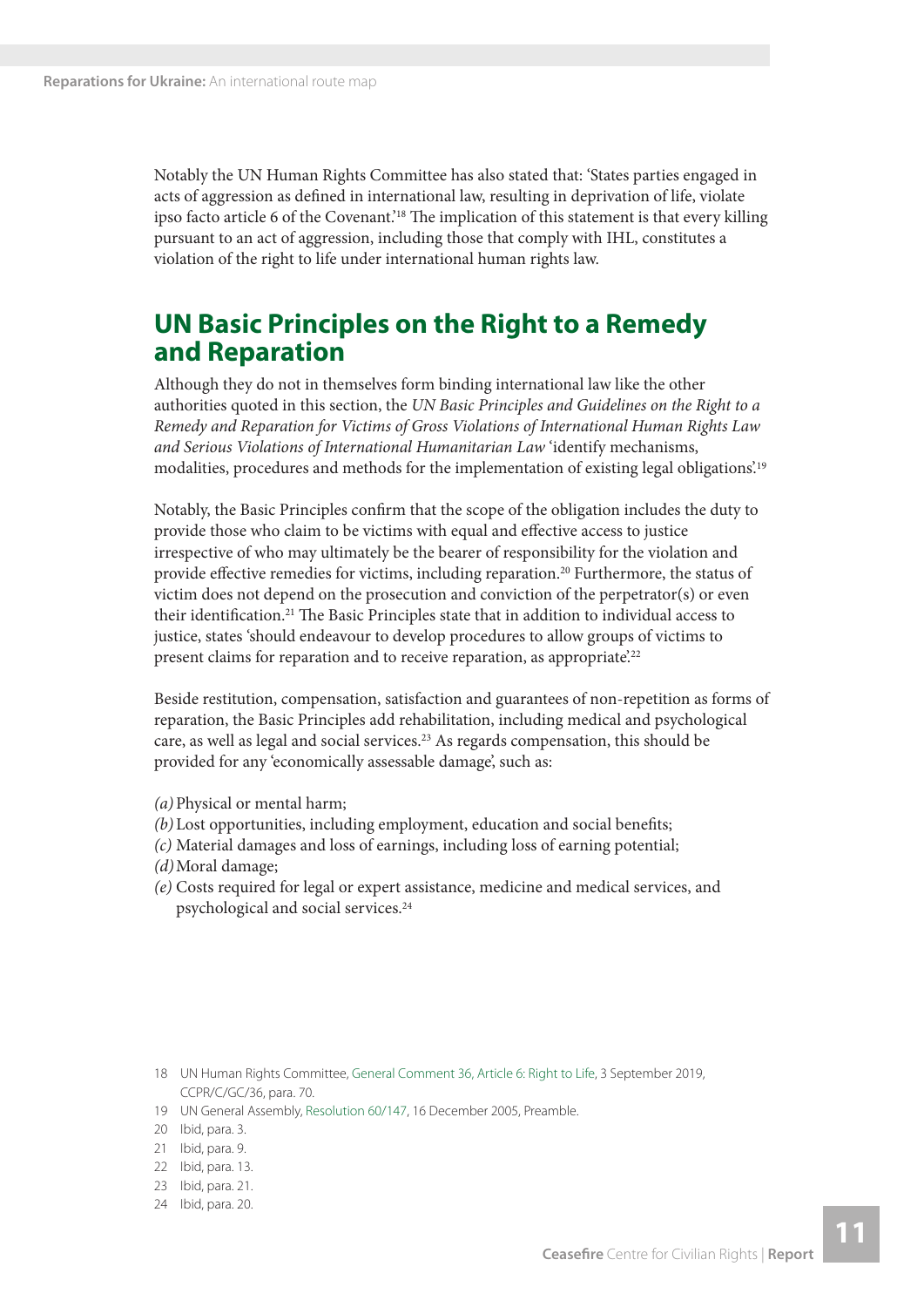**3**

# **Mechanisms**

While the obligation to make reparations is clearly established under the law of state responsibility, as well as under international humanitarian law and the law of human rights, the mechanism under which reparations can be awarded and administered in relation to an international armed conflict is not self-evident. Comparative practice nonetheless exhibits a rich variety of cases where reparations have been successfully awarded after conflict.

## **International Court of Justice**

President Zelensky's call for reparations on 3 March was made in the context of Ukraine's application to the International Court of Justice (ICJ). Sometimes referred to as the World Court, the ICJ hears disputes between states that have consented to its jurisdiction. The ICJ has previously made major reparations awards in a case of violations of IHL and human rights law and violations of the principles of non-intervention and non-use of force in international relations (see box on p10).

As neither the Russian Federation nor Ukraine have accepted the compulsory jurisdiction of the Court, Ukraine could only drag Russia before the ICJ by raising a dispute under a treaty, to which they are both party, containing a suitable compromissory clause giving jurisdiction over disputes to the ICJ. On 26 February Ukraine instituted proceedings against the Russian Federation concerning a dispute related to the Convention on the Prevention and Punishment of the Crime of Genocide. <sup>25</sup> Ukraine argued that Russia had made false claims of genocide in Luhansk and Donetsk and then implemented a 'special military operation' with the express purpose of preventing and punishing purported acts of genocide that had no basis in fact. This argument enabled Ukraine to place the whole of Russia's invasion under ICJ scrutiny, while not having to rely on showing that Russia was itself committing genocide in Ukraine. On 16 March the ICJ ordered provisional measures, requiring Russia to suspend immediately military operations on Ukrainian territory and to ensure that military or irregular units which may be directed or supported by it take no steps in furtherance of those operations.

While the breadth and strength of the provisional measures awarded by the ICJ may instil hope in Ukraine for the outcome of the case, a note of caution is necessary. Although Russian leaders have made many allegations of genocide against Ukraine, Russia formally sought to justify its military operations as self-defence under Article 51 of the UN Charter. As the Court itself has pointed out, the ongoing conflict has been addressed in the framework of several international institutions, including the UN General Assembly, while the present case before the Court 'is limited in scope, as Ukraine has instituted these proceedings only under the Genocide Convention'. Given this limited jurisdiction, the ICJ

25 Ukraine had previously brought proceedings under the International Convention for the Elimination of Racial Discrimination (in respect of the Russian invasion of Crimea) and under the International Convention for the Suppression of the Financing of Terrorism (in respect of Russian activities in eastern Ukraine). See ICJ, Ukraine v. Russian Federation, Application 10 January 2017. This case is still pending.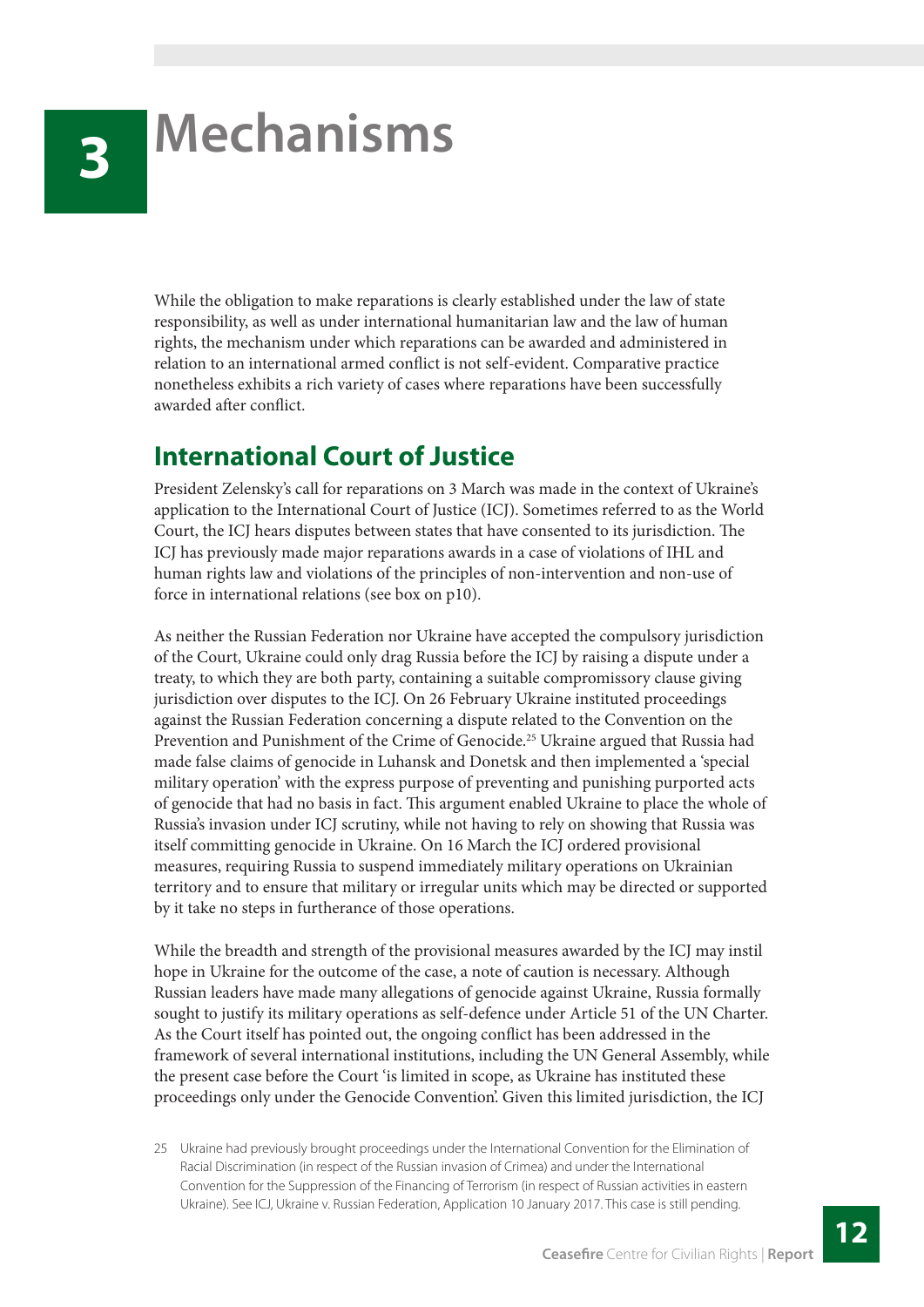is unlikely to allow proceedings to turn into a full-blown trial for aggression. Any reparation awarded on a finding that false accusations of genocide constituted a violation of the Convention would similarly be limited in scope. 26

Although the ICJ is currently seized with two cases related to Russian invasion(s) of Ukraine, final judgments will take years and, given treaty limitations on jurisdiction, are unlikely to result in reparations with the scope and scale required to bring justice to civilians. In any case, there is no indication that Russia would comply with an adverse judgment – its record of non-compliance to date with the provisional measures order does not bode well.

### **Reparations at the ICC or other international criminal tribunal**

Although their primary function is to hear criminal prosecutions against individuals, international criminal tribunals may also be empowered to award reparations to victims. The rules of the International Criminal Tribunals for Rwanda and the Former Yugoslavia, established in the 1990s, just referred victims to national mechanisms.<sup>27</sup> The Rome Statute of the International Criminal Court (ICC) marked a major advance, however. In addition to enabling victims to participate and be represented in the proceedings, the ICC may make an order directly against a convicted person specifying appropriate reparations, including restitution, compensation and rehabilitation<sup>28</sup> It is noteworthy that the original draft of the Rome Statute drawn up by the International Law Commission did not include the reparations provisions, which were only inserted during negotiations due to pressure from civil society. 29

In addition to implementing court-ordered reparations following a conviction, the ICC Trust Fund for Victims also has an assistance mandate, funding 'projects and initiatives that are of a reparative quality'. These latter take place in an ICC situation country but do not require a conviction or even ongoing judicial proceedings. Generally of a collective nature, they include physical and psychological rehabilitation and material support to victims, their families and their communities.

In the case of any special criminal tribunal established for Ukraine, the ability to award reparations will depend on the powers included in the statute of the tribunal. With respect to a special tribunal for the crime of aggression, this presents both an opportunity and a challenge. Aggression is a leadership crime by definition. If in future potential defendants were brought before such a tribunal, they would likely be in possession of far greater

- 26 Cf. Bosnia and Herzegovina v Serbia, where the ICJ found that Serbia had failed to prevent genocide but declined to award compensation based on the lack of a sufficient nexus between the wrongful act and the damage resulting from the Srebrenica genocide. Case concerning application of the Convention on the Prevention and Punishment of the Crime of Genocide (Bosnia and Herzegovina v Serbia and Montenegro), Judgment, 26 February 2007, para. 462.
- 27 'Pursuant to the relevant national legislation, a victim or persons claiming through the victim may bring an action in a national court or other competent body to obtain compensation.' ICTY Rules of Procedure and Evidence, UN Doc. IT/32/Rev. 49, 22 May 2013, Rule 106B.
- 28 Rome Statute of the [International](https://www.icc-cpi.int/sites/default/files/RS-Eng.pdf) Criminal Court, 1998, UNTS 2187/38544, Art. 75.
- 29 Evans, Christine, The Right to Reparation in International Law for Victims of Armed Conflict (Cambridge, CUP, 2012), pp 99-100.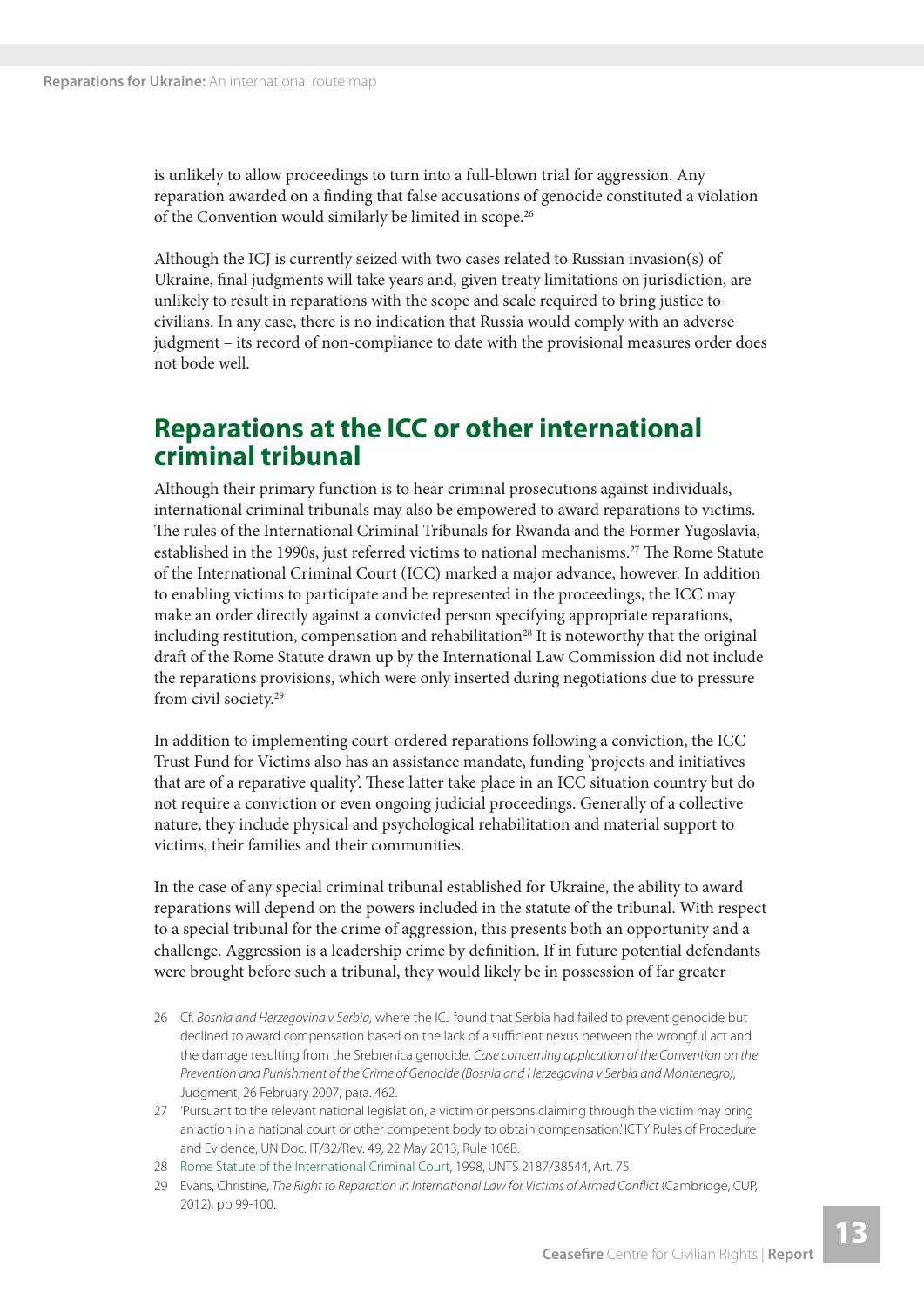resources than most defendants at international criminal trials, creating a significant fund for reparations following conviction. However, as a crime against the sovereignty, territorial integrity or political independence of another state, aggression does not identify a class of natural persons as victim in the same way that war crimes, crimes against humanity and genocide do. It has been argued that individuals can be victims of the crime of aggression, at least for the purposes of the Rome Statute, to the extent that they suffer harm as a result of crimes within the court's jurisdiction. <sup>30</sup> But it would be important for the statute of a special tribunal for aggression explicitly to include natural persons suffering harm as victims of the crime and to empower the tribunal to make consequent awards of reparation.

Both the ICC and any future international criminal tribunal provide important avenues for reparation for those suffering harm in Ukraine. However, the inevitable delays in instituting proceedings, apprehending suspects and obtaining convictions to the criminal standard of proof – as well as, in the case of aggression, establishing jurisdiction in the first place – mean that reparative justice will be both heavily delayed and substantially limited in scope.

## **European Court of Human Rights**

The European Court of Human Rights (ECtHR) granted urgent interim measures on 1 March following the filing of an application by Ukraine citing 'massive human rights violations being committed by the Russian troops in the course of the military aggression against the sovereign territory of Ukraine'. Measures indicated required Russia 'to refrain from military attacks against civilians and civilian objects, including residential premises, emergency vehicles and other specially protected civilian objects such as schools and hospitals, and to ensure immediately the safety of the medical establishments, personnel and emergency vehicles within the territory under attack or siege by Russian troops'. <sup>31</sup> As with the ICJ, however, the ECtHR typically takes years to come to a judgment.

Where it does find a violation of the ECHR, the ECtHR is empowered to afford 'just satisfaction' to the injured party 'if the internal law of the High Contracting Party concerned allows only partial reparation to be made'. <sup>32</sup> Russia's record of paying compensation to successful litigants had been relatively positive over many years, although its compliance with other individual and general measures of reparation less so.<sup>33</sup>

However, the 2021 judgment of the ECtHR in Georgia v. Russia (II) raised serious doubt as to whether the court would exercise jurisdiction over much of Russia's conduct in Ukraine during the current armed conflict. In that case the court ruled that extraterritorial military operations during the active phase of hostilities in the context of an international armed conflict did not meet the conditions for establishing jurisdiction under the ECHR.<sup>34</sup> Broadly speaking, that meant that whereas Russia could be held responsible for violations against persons in detention, it could not be held responsible under European human

- 31 European Court of Human Rights, Press [Release,](https://hudoc.echr.coe.int/app/conversion/pdf/?library=ECHR&id=003-7272764-9905947&filename=The%20Court%20grants%20urgent%20interim%20measures%20in%20application%20concerning%20Russian%20military%20operations%20on%20Ukrainian%20territory.pdf) ECHR 068 (2022), 31 March 2022.
- 32 ECHR, Art. 41.
- 33 Council of Europe, Committee of Ministers, Supervision of the execution of judgments of the European Court of Human Rights, Annual Reports at <https://www.coe.int/en/web/execution/annual-reports>
- 34 ECtHR, Georgia v Russia (II), para. 138.

<sup>30</sup> Pobjie, Erin, 'Victims of the Crime of Aggression' in Claus Kress and Stefan Barriga, The Crime of Aggression: A Commentary (Cambridge, CUP, 2016), pp 816-860.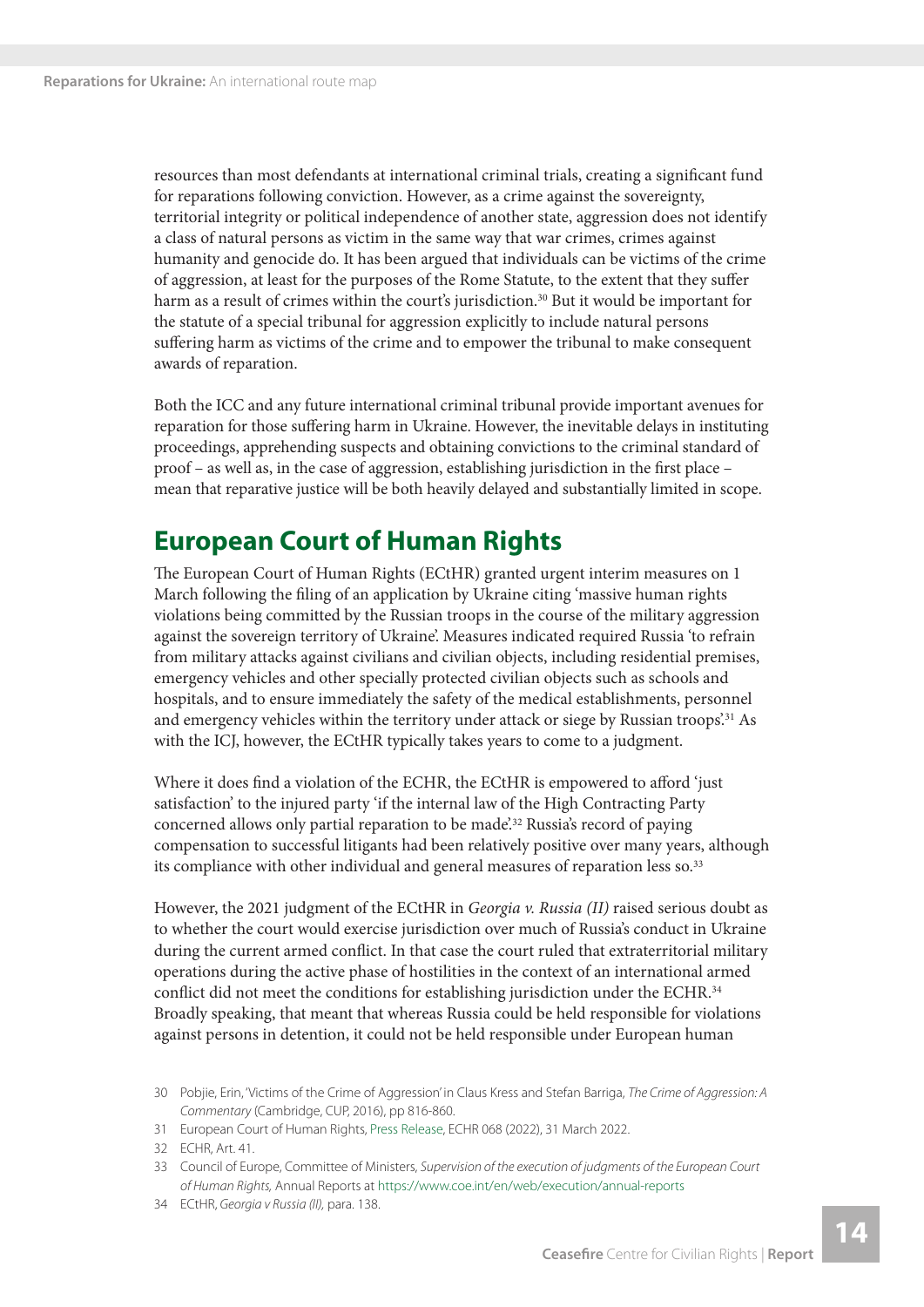rights law for 'armed attacks, bombing or shelling' in the course of an international armed conflict outside its own territory. 35

Following its expulsion from the Council of Europe on 16 March, Russia will cease to be a party to the ECHR on 22 September 2022. Although the ECtHR will deal with applications against Russia in relation to alleged violations that occurred until that date, Russia will not participate in proceedings and there appears little prospect of effective reparations being implemented in the foreseeable future.

#### **International reparations commission**

In recent decades there have been a number of bodies established at the international level, often under the terms of a peace agreement, in order to administer reparations following conflict. Perhaps the best known is the UN Compensation Commission (UNCC), set up in 1991 to process claims and pay compensation for loss and damage suffered as a direct result of Iraq's invasion and occupation of Kuwait (see box on p15). Notably the UNCC awarded compensation not just to states (and corporations) but to individuals, whose cases were fast-tracked.

Under the 2000 Algiers Agreement which brought an end to the border conflict between Ethiopia and Eritrea, a Claims Commission was establish to 'decide through binding arbitration all claims for loss, damage or injury by one government against the other' resulting from violations of IHL, including the 1949 Geneva Conventions, or other violations of international law. Unlike the UN Compensation Commission, then, the Eritrea-Ethiopia Claims Commission had an explicit focus on IHL violations, and a judicial function rather than a purely administrative one. In the event, however, the fact that the commission was mandated to decide government claims ended up seeing individuals and communities who had suffered harm sidelined in the process.

Reparative mechanisms established following the wars in the former Yugoslavia provide a rich source of precedent, particularly with regard to property restitution and compensation. Under the 1995 Dayton Agreement which ended the conflict in Bosnia and Herzegovina, a Commission for Real Property Claims of Displaced Persons and Refugees was set up to decide on the return of property or just compensation. <sup>36</sup> International support was required to ensure the implementation of decisions but by 2004, 93 per cent of property claims lodged by pre-war owners had been resolved. <sup>37</sup> An analogous mechanism after the Kosovo conflict was established, in contrast, by the UN mission under the authority of the Security Council. Resolution 1244 reaffirmed the right to return of all refugees and displaced persons and established an international interim administration in Kosovo whose functions included 'Assuring the safe and unimpeded return of all refugees and displaced persons to their homes in Kosovo<sup>'38</sup> The UN Interim Administration Mission in Kosovo (UNMIK) consequently set up institutions to facilitate

- 36 General Framework Agreement for Peace in Bosnia and [Herzegovina](https://www.osce.org/files/f/documents/e/0/126173.pdf) ('Dayton Agreement'), Annex 7. Originally entitled Commission for Displaced Persons and Refugees.
- 37 UN Commission on Human Rights, Report of the Representative of the [Secretary-General](C://Users/44797/Downloads/E_CN-4_2006_71_Add-4-EN.pdf) on IDPs, E/CN.4/2006/71/Add.4, 29 December 2005, para. 16.

**15**

<sup>35</sup> Ibid, para. 126.

<sup>38</sup> UN Security Council, Resolution [1244/1999,](https://digitallibrary.un.org/record/274488?ln=en) Deployment of international civil and security presences in Kosovo, 10 June 1999, para. 11(k).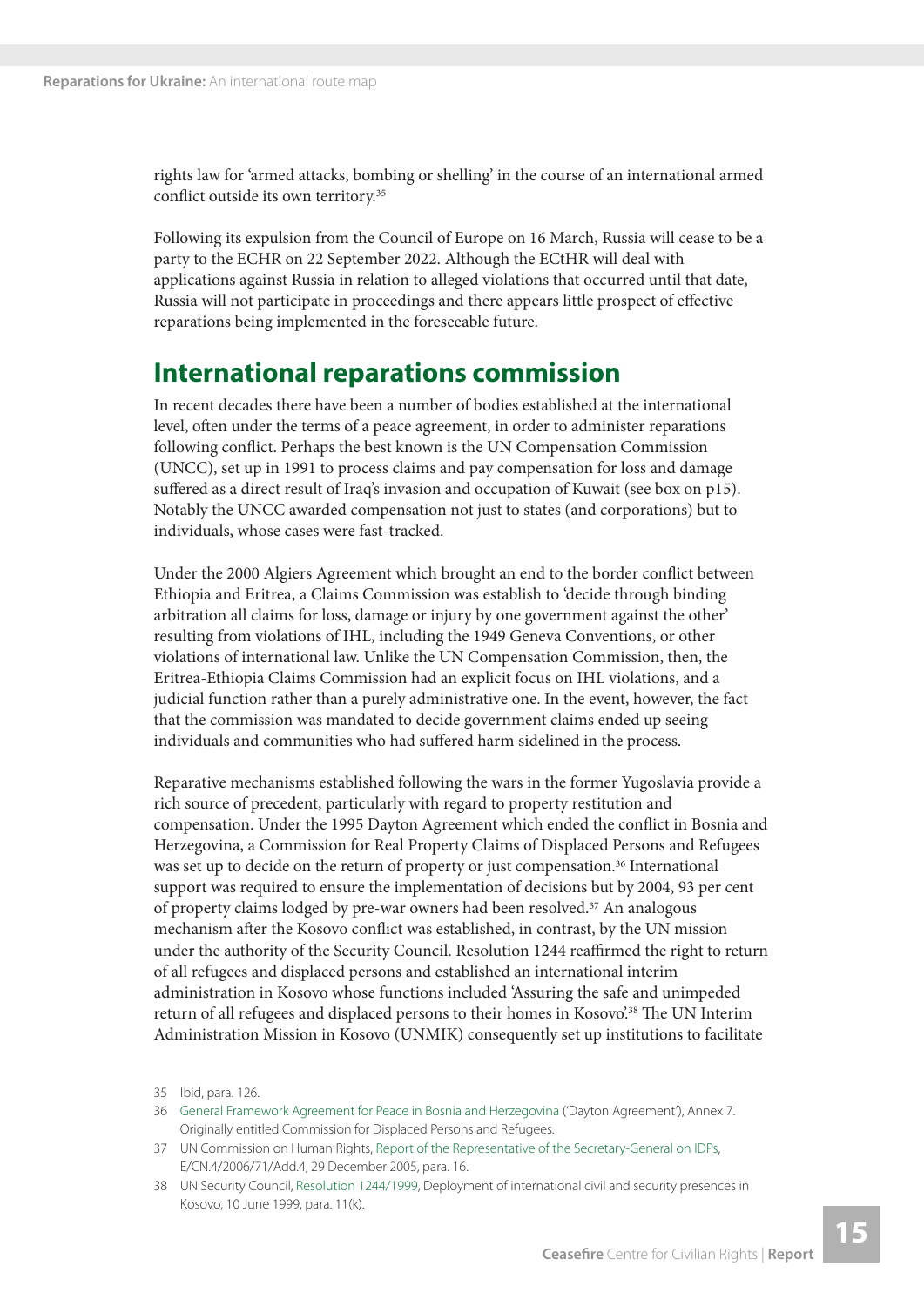## **The UN Compensation Commission**

The United Nations Compensation Commission (UNCC) was created in 1991 by the UN Security Council to process claims and pay compensation for losses and damage suffered as a direct result of Iraq's unlawful invasion and occupation of Kuwait in 1990-1991.<sup>39</sup> As Iraq's liability under international law had been established, the UNCC mainly had a fact-finding task and was therefore structured as a commission for administering claims rather than an international court or tribunal.

The UNCC granted priority to individual claimants in both the processing and the payment of claims. Urgent treatment was accorded for the resolution of claims of individuals who were forced to leave Iraq or Kuwait; the claims of those who suffered serious personal injuries or whose spouse, child or parent died; and the claims of those who suffered personal losses of up to USD 100,000. The UNCC has stated that: 'Given the traditional emphasis in previous proceedings on the losses suffered by Governments and corporations, this humanitarian decision to focus first on urgent individual claims marked a significant step in the evolution of international claims practice.<sup>'40</sup>

In categories with large numbers of individual claimants and relatively small amounts of compensation claimed, the UNCC employed computerized matching of claims and verification information, sampling and statistical modelling to assist it in dealing with the volume of claims. The Commission had processed some 2.7 million claims by 2005, and the total compensation awarded was USD 52.4 billion to approximately 1.5 million successful claimants.

Despite its relative success, the role of the UNCC was not without controversy. Paid for by a percentage of the proceeds of export sales of Iraq petroleum and petroleum products, the funding mechanism was part of the wider programme of sanctions on Iraq which was criticised for contributing to widespread humanitarian suffering among Iraq's population. Although the largest number of compensation awards by the UNCC were made to individual claimants, by far the larger amount by value was paid to corporations and states (over USD 40 billion). <sup>41</sup> This saw Iraq having to continue to pay compensation even after it was itself invaded by the US in 2003.

> the restitution of homes and other property and to resolve property claims. Despite challenges, over 70,000 claims were resolved by 2020. 42

The fact that such international mechanisms were established by agreement between the conflict parties and/or by the UN Security Council raises an obvious challenge in relation to Russia's participation in reparations for Ukraine. Russia's veto on the UN Security Council, the only UN body with the power to agree legally-binding action over the consent of a member state, has led commentators to dismiss the possibility of establishing another UN compensation commission.

In recent years, however, the UN General Assembly and its subsidiary organs have used their own powers under the UN Charter to establish bodies in the field of conflict-related justice. In 2016 the General Assembly, for example, set up the International, Impartial and Independent Mechanism to Assist in the Investigation and Prosecution of Persons Responsible for the Most Serious Crimes under International Law Committed in the Syrian Arab Republic ('IIIM'). Its mandate, worth quoting in full, is

<sup>39</sup> UN Security Council, [Resolution](https://uncc.ch/sites/default/files/attachments/documents/res0687.pdf) 687 (1991), S/RES/687, 8 April 1991.

<sup>40</sup> UNCC, Claims [processing,](https://uncc.ch/claims-processing) UNCC website, February 2022.

<sup>41</sup> UNCC, Summary of awards and current status of [payments,](https://uncc.ch/summary-awards-and-current-status-payments) UNCC website, February 2022.

<sup>42</sup> OSCE, Property Rights Mass Claim [Mechanism:](https://www.osce.org/files/f/documents/2/7/454179.pdf) Kosovo Experience, June 2020, p33.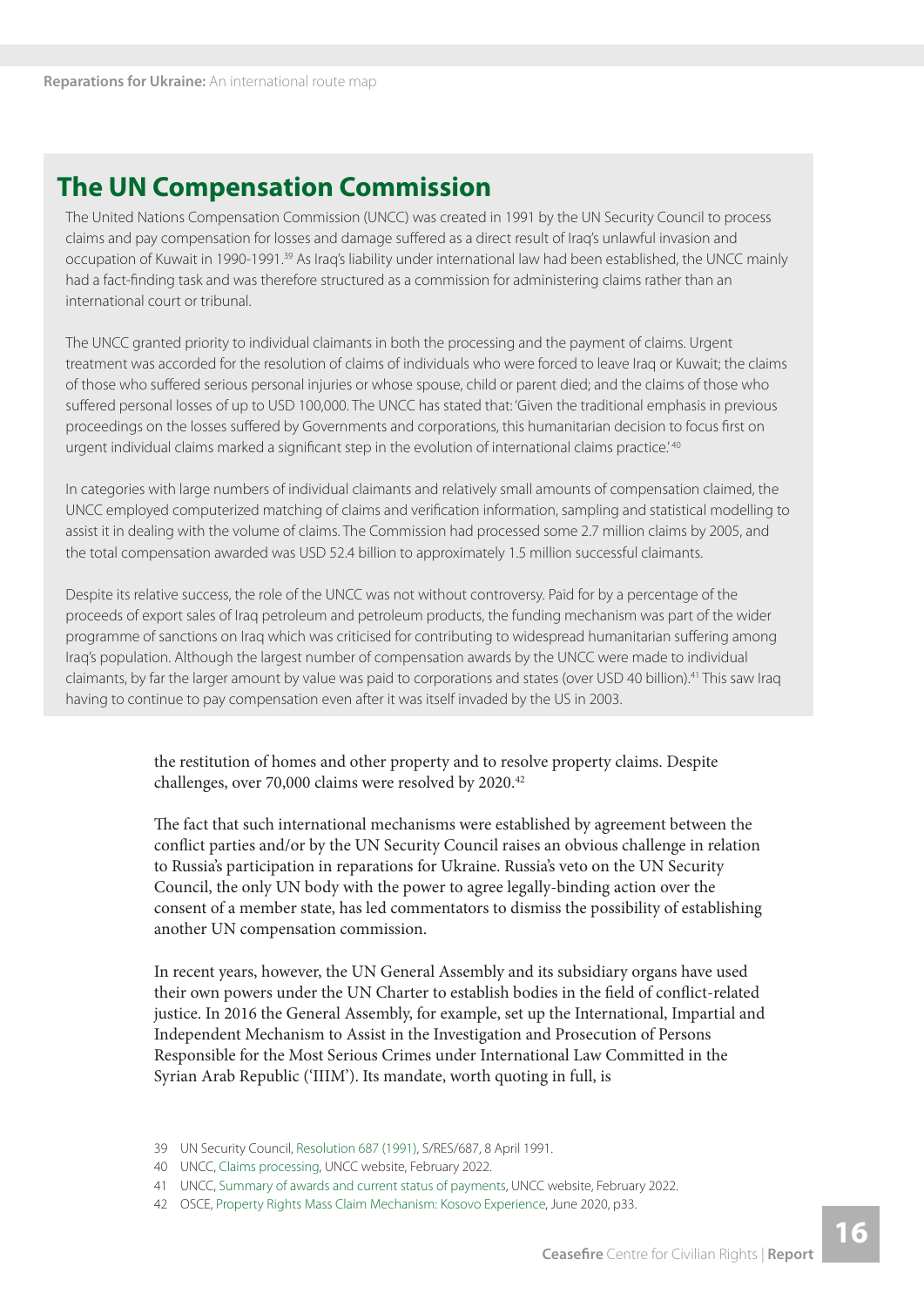'to collect, consolidate, preserve and analyse evidence of violations of international humanitarian law and human rights violations and abuses and to prepare files in order to facilitate and expedite fair and independent criminal proceedings, in accordance with international law standards, in national, regional or international courts or tribunals that have or may in the future have jurisdiction over these crimes, in accordance with international law'. 43

In creating the IIIM for Syria – over the objections of the Russian Federation – the General Assembly was relying on its Charter powers inter alia to 'initiate studies and make recommendations for the purpose … of assisting in the realization of human rights and fundamental freedoms for all without distinction', to 'establish such subsidiary organs as it deems necessary for the performance of its functions' and to 'recommend measures for the peaceful adjustment of any situation, regardless of origin, which it deems likely to impair the general welfare or friendly relations among nations, including situations resulting from a violation of the provisions of the present Charter'.<sup>44</sup> The GA is able to use these powers under the UN Charter provided that the Security Council is not exercising its own functions in respect of any dispute or situation. 45

In fact, the Ukraine crisis has already seen the GA flexing its muscles in this regard. Following Russia's use of a veto at the Security Council, an emergency special session of the GA on 2 March overwhelmingly adopted a resolution demanding the Russian Federation immediately end its invasion of Ukraine and unconditionally withdraw all its military forces, with 141 member states voting in favour.<sup>46</sup> Then on 26 April the GA passed without a vote a landmark resolution to adopt a standing mandate to hold a GA debate whenever a veto is cast in the Security Council. 47

Following the precedent of the resolution creating the IIIM, the General Assembly could establish an international mechanism to collect, assess and make recommendations on claims for reparation arising from violations of international humanitarian law, human rights violations and other violations of international law on the territory of Ukraine, in order to facilitate and expedite awards of reparation, in accordance with international standards, by national, regional or international authorities that are or may in the future be legally empowered so to do, to those who have suffered loss or damage.

Nor do the particular constraints on decision-making within the UN system prevent states from forming other multilateral agreements, so long as they do not conflict with obligations under the UN Charter. The ICC, for example, was not established by the Security Council but by its own multilateral treaty, the Rome Statute – despite the hostility of some veto powers on the Council.

The fact that such mechanisms have been successfully established outside the Security Council in the arguably more controversial field of international criminal justice indicates

- 43 UN General Assembly, [A/Res/71/248,](https://documents-dds-ny.un.org/doc/UNDOC/GEN/N16/462/01/PDF/N1646201.pdf?OpenElement) 21 December 2016.
- 44 UN [Charter,](https://www.un.org/en/about-us/un-charter/full-text) Arts. 13, 22 and 14 respectively. See also functions and powers of the UN Economic and Social Council, Arts. 62-66, including coordinating activities of the specialized agencies and performing services with the approval of the GA.

- 46 UN Press release [GA/12407,](https://www.un.org/press/en/2022/ga12407.doc.htm) 2 March 2022.
- 47 UN Press release [GA/12417,](https://www.un.org/press/en/2022/ga12417.doc.htm) 26 April 2022.

<sup>45</sup> Ibid, Art. 12.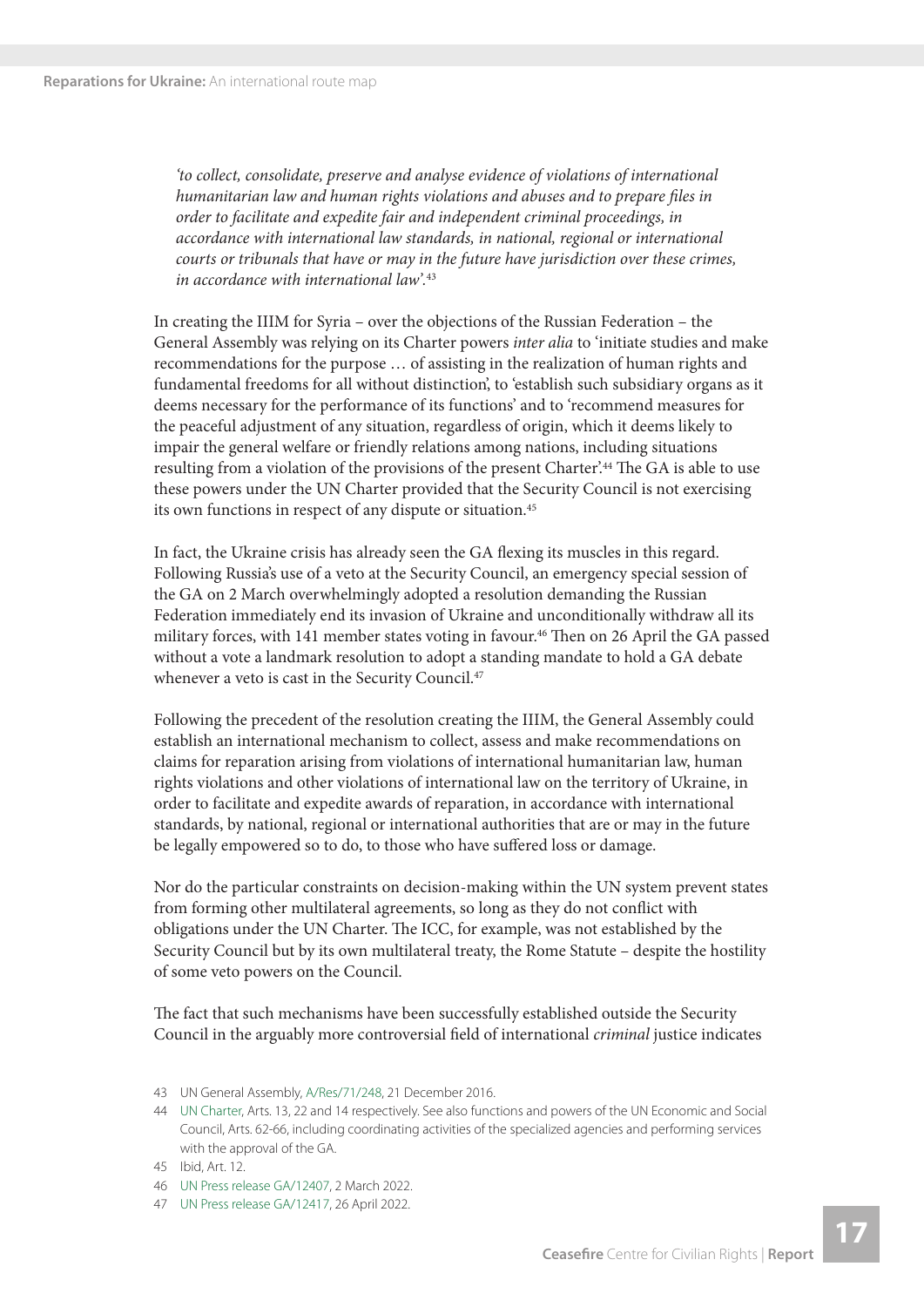that setting up an international mechanism concerned with civil or reparative justice for civilians is certainly possible.

### **National reparations scheme**

Perhaps the most extensive practice in implementing reparations for those who have suffered harm in armed conflict has occurred at the national level. Local knowledge, access to official documentation including civil status and property registers, understanding of the domestic context and ease of access for claimants all mean that national authorities may be the most appropriate for administering reparations.

In Colombia, following a number of earlier partial reparations initiatives, Law 1448 of 2011 enacted comprehensive measures of reparation and land restitution for victims of the armed conflict. It its first five years of operation, over 8 million victims were registered and over 90,000 restitution claims received. The law provides for a wide range of forms of reparation, with restitution preferred when possible over compensation. The law defines victims broadly as 'persons who individually or collectively suffered harm as a result of violations' that occurred during the conflict, regardless of whether the perpetrator is identified, apprehended or prosecuted (and regardless of any family relationship between perpetrator and victim). <sup>48</sup> Notably, only summary evidence is required to register as a victim, and the burden of proof lies with the state. 49

In Iraq, Law 20 of 2009 established a compensation programme for victims of 'military operations, military mistakes and terrorist actions' from 2003 onwards. As the title indicates, compensation is not just provided to those who suffered harm from attacks by ISIS and other non-state armed groups, but also to those harmed by Iraqi Security Forces' operations (and indeed by members of the international coalition against ISIS). In the event of death, disability or missing persons, compensation is awarded according to a scale, with a monthly allowance awarded in some cases. In cases of property damage, compensation is made at 50 per cent of the damages evaluated. <sup>50</sup> With committees

'all victims of war and occupation need to be provided with an effective compensation mechanism and the state must start the immediate implementation of this mechanism'

Appeal of 14 Ukrainian NGOs to the President of Ukraine, 17 March 2021

operating at provincial level, it is estimated that over 200,000 claims have been processed and over USD 400 million awarded in compensation.

In Ukraine itself, a public debate on transitional justice has taken place in the context of the Russian occupations in Crimea and the Donbas. In March 2021 Ukrainian civil society organisations called for

<sup>48</sup> Colombia, Law 1448 of [2011,](https://reparations.qub.ac.uk/assets/uploads/Victims-Law-1448-2011.pdf) Art. 3.

<sup>49</sup> Ibid. Art. 158.

<sup>50</sup> See Sandoval, Clara, and Miriam Puttick, [Reparations](https://www.ceasefire.org/wp-content/uploads/2017/11/Reparations-in-Iraq-Ceasefire-November-2017.pdf) for the Victims of Conflict in Iraq: Lessons learned from [comparative](https://www.ceasefire.org/wp-content/uploads/2017/11/Reparations-in-Iraq-Ceasefire-November-2017.pdf) practice, Ceasefire Centre for Civilian Rights, 2017, and Mosul After the Battle: [Reparations](https://www.ceasefire.org/wp-content/uploads/2020/01/Mosul-after-the-Battle_Ceasefire-report-Jan20.pdf) for civilian harm and the future of [Ninewa,](https://www.ceasefire.org/wp-content/uploads/2020/01/Mosul-after-the-Battle_Ceasefire-report-Jan20.pdf) Ceasefire Centre for Civilian Rights, 2020.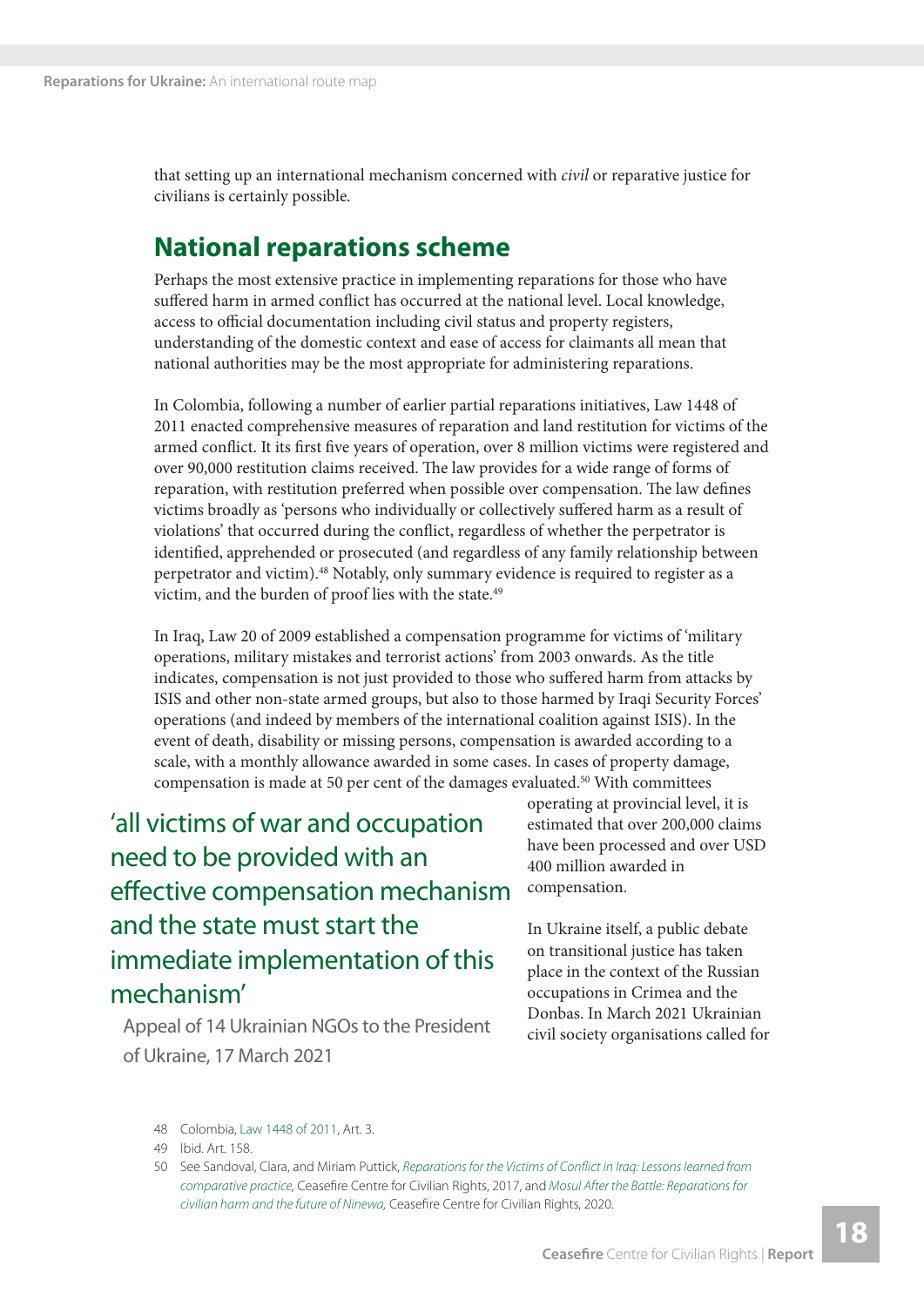a coherent state policy 'to overcome the negative consequences of an armed conflict and introduce a holistic and systemic approach to transitional justice at all levels'. In addition to the investigation and prosecution of war crimes and crimes against humanity, 'all victims of war and occupation need to be provided with an effective compensation mechanism and the state must start the immediate implementation of this mechanism'. <sup>51</sup> A draft law on the Principles of State Policy of the Transition Period, which included some outline provisions on transitional justice, was introduced into the Verkhovna Rada (Ukrainian parliament) in August 2021 but withdrawn on 25 January 2022 following Russian threats and international pressure. 52

### **Feasibility**

In conclusion, judicial bodies, including the ICJ, the ICC and the ECtHR, have differing but important mandates in relation to reparative justice. However, they are not in a position to award reparations any time soon with the scope and scale required by the conflict in Ukraine. Even less would they be able to enforce them. Russia's veto-wielding power also means that the UN Security Council – and with it the UN system – is effectively prevented from taking enforcement action against Russia.

This does not prevent the creation of a non-judicial mechanism for making recommendations on, or effectively administering, reparations for those who have suffered harm in the conflict. Such a mechanism could be established by inter alia:

- the government of Ukraine
- a resolution of the UN General Assembly
- a multilateral agreement between participating states, or a European regional organisation and the Ukrainian government.

How the reparations recommended or assessed by that mechanism could then be financed, including by participation from Russia, is considered in the next section.

- 51 Appeal of [non-governmental](https://r2p.org.ua/ngo-appeal-to-the-president-of-ukraine-17-03-2021/?lang=en) organizations to the President of Ukraine regarding the policy of the [transitional](https://r2p.org.ua/ngo-appeal-to-the-president-of-ukraine-17-03-2021/?lang=en) period, 17 March 2021.
- 52 Ukraine, Draft Law on the Principles of State Policy of the [Transition](https://www.venice.coe.int/webforms/documents/default.aspx?pdffile=CDL-REF(2021)055-e) Period, 4 August 2021. See also Mallinder, Lousie, The Role of [Transitional](https://www.qub.ac.uk/Research/GRI/mitchell-institute/news/040422LouiseMallinderConflictBlog.html) Justice in Ukraine, 4 April 2022.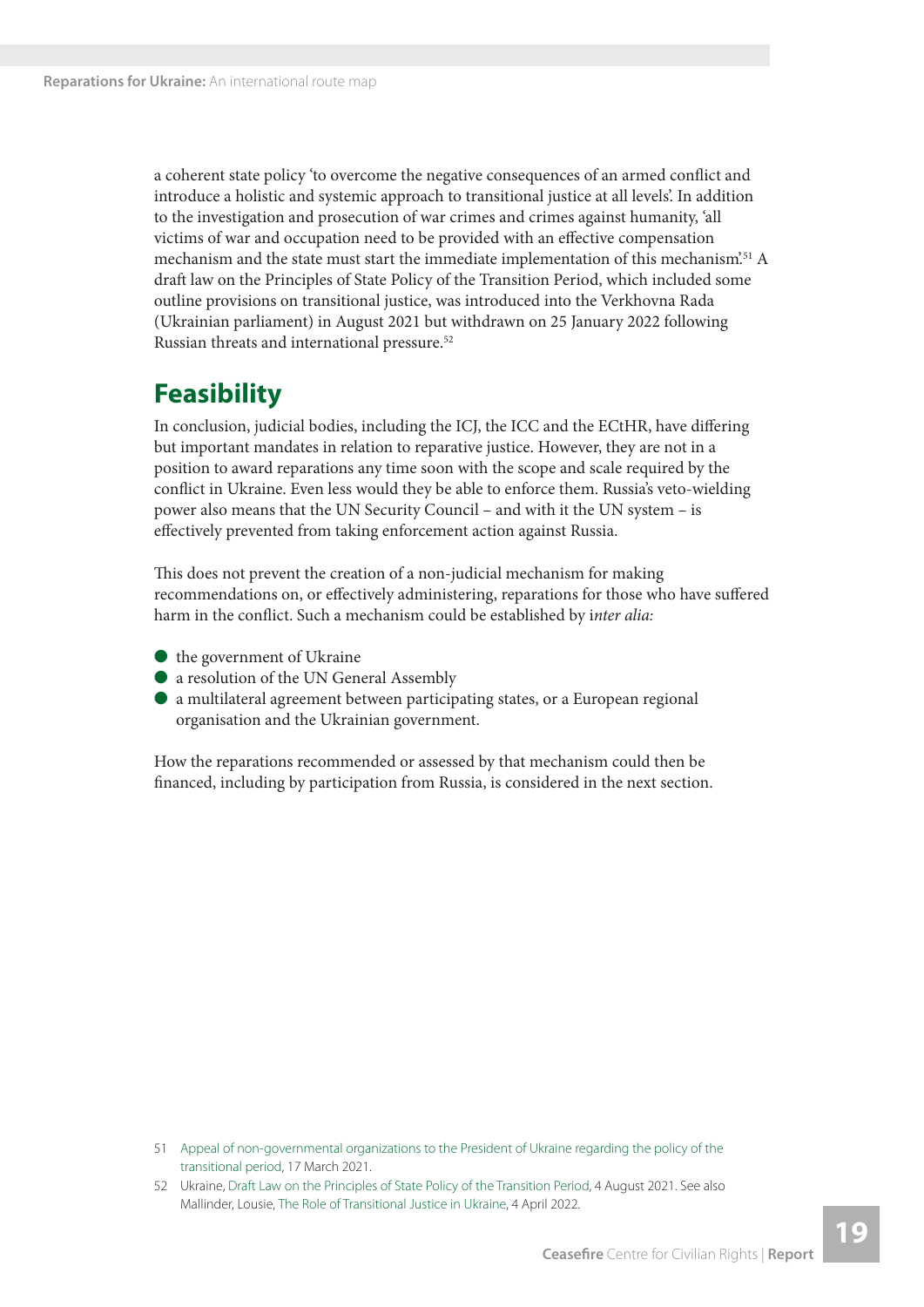## **Financing 4**

The question of which mechanism(s) could be used to administer reparations for Ukraine is distinct from, but inevitably linked with, the question of how such a project could be financed. The total cost for the reconstruction of Ukraine was already variously estimated in mid-April at USD 220 billion to USD 565 billion and above. 53

The obligation to pay 'full' reparation for violations of international law envisages restitutio in integrum, restoring the injured party to the same position it would have been in had the wrongful act(s) not occurred. It should be noted, however, that the cost of the individual component, that part of reparations due to individual civilians and their families who have suffered harm, has typically proved much smaller than the cost of reparations paid to the state and corporate entities.

## **A'Marshall Plan'for Ukraine and the role of voluntary contributions**

Leading voices in the global economy, including the President of the World Economic Forum at Davos, the US Secretary to the Treasury and the President of the European Council have all called for an international 'Marshall Plan' for Ukraine, referencing the huge US programme to promote the recovery of Europe following World War II. With American support mostly in the form of direct grants, the Marshall Plan enabled western European economies to restore and develop industry, resume agricultural production and expand trade.

Given the massive level of destruction, substantial foreign aid will clearly be required in order for Ukraine to recover. The EU Commission President has already indicated that the Commission is proposing macro-financial assistance for Ukraine of up to EUR 9 billion in 2022, albeit mostly in the form of loans. <sup>54</sup> Voluntary contributions from other donor countries are being sought.

Such assistance should however be distinguished from reparations, both with regard to objectives and sources of finance. Reparations are fundamentally concerned with righting a wrong. Unlike foreign aid, reparations are due specifically to those who have suffered a wrong – and they are required to be made by those who were responsible for that wrong.

This is not to say that international assistance cannot support the objective of reparations. <sup>55</sup> Voluntary contributions could be made to either an international commission or a Ukrainian national scheme tasked with assessing claims and providing reparations to victims. Voluntary contributions could also be made to the ICC Trust Fund

- 53 Investment Monitor, 'How much will it cost to rebuild [Ukraine?',](https://www.investmentmonitor.ai/special-focus/ukraine-crisis/ukraine-reconstruction-cost-rebuilding) 14 April 2022.
- 54 European Commission, Press [release,](https://ec.europa.eu/commission/presscorner/detail/en/ip_22_3121) 18 May 2022.

<sup>55</sup> For eg. the work of the Kosovo agencies in the field of property reparations was paid for by voluntary contributions from other states.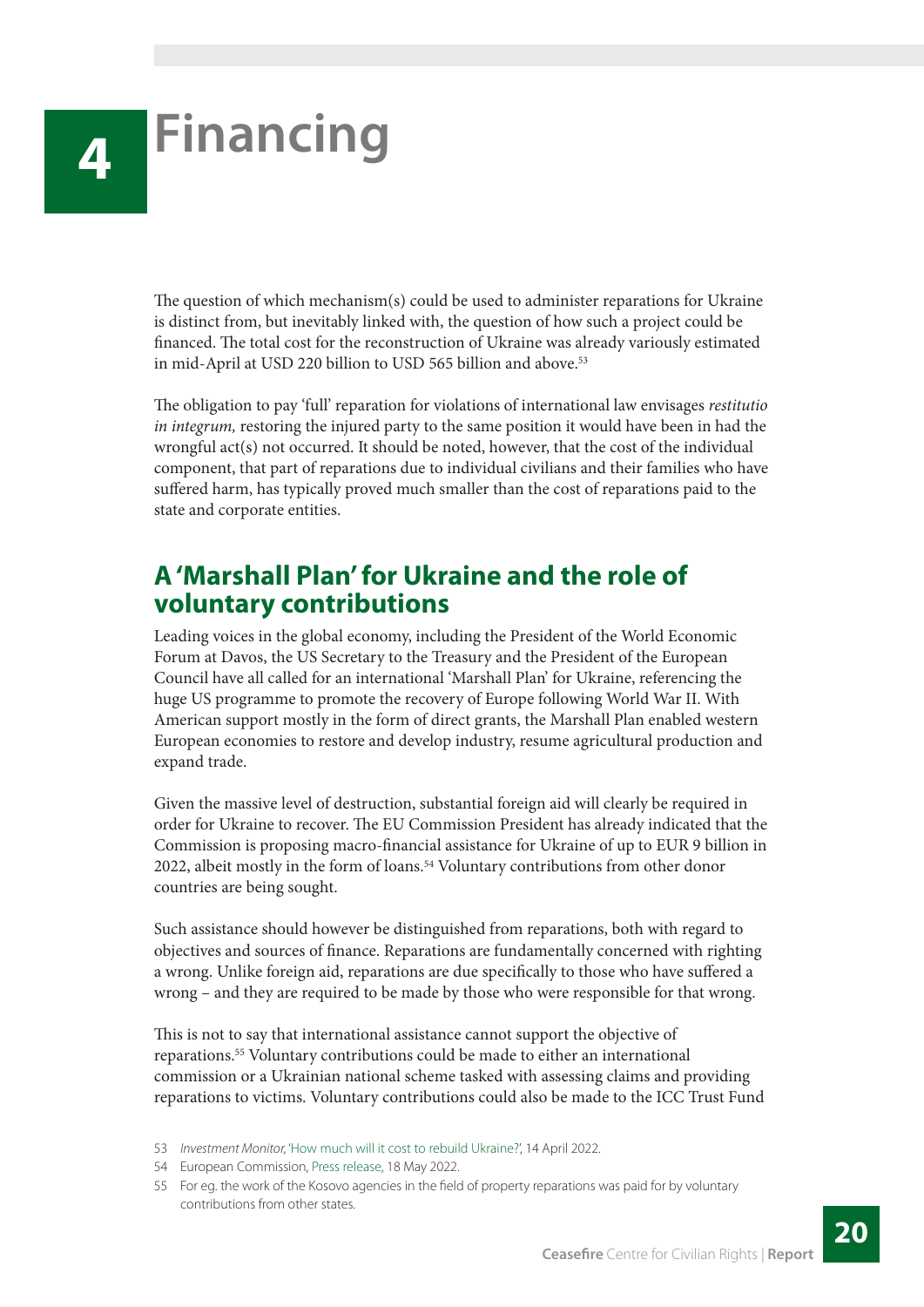for Victims, to support its programmes of reparations and assistance to communities who have suffered harm as a result of international crimes in Ukraine or other country situations before the ICC.

## **Contributions under terms of a peace agreement**

As noted above, war reparations have on multiple occasions in history been made at the end of a conflict, governed by an agreement between the warring parties.

A future requirement for Russia to pay reparations under the terms of a peace agreement has already drawn some unfavourable comment by comparison with the 1919 Treaty of Versailles.<sup>56</sup> The treaty placed a crippling financial burden on a defeated Germany after World War I and is sometimes claimed to have contributed to the conditions for the popular rise of National Socialism.

However, under contemporary international law reparations arising from armed conflict are not a winner-takes-all affair. They are a direct consequence of a violation and compensation and other reparation should be commensurate with the damage caused by that violation. Punitive or exemplary damages are excluded. As the International Law Commission explains, 'Compensation corresponds to the financially assessable damage suffered by the injured State or its nationals. It is not concerned to punish the responsible State, nor does compensation have an expressive or exemplary character.' 57

The more immediate question is whether Russia is ever likely to be in a position where it will agree to pay for substantial reparations under a peace agreement. Russian territory is not under threat and, even if it gains nothing from its aggression in Ukraine, it is difficult to see the balance of military power alone extracting concessions on reparations.

The key to unlocking such concessions is whether an agreement on the payment of reparations could leave the Russian Federation in a better economic position than it finds itself in at the moment under the pressure of sanctions. Dedicating a proportion of its oil revenues to compensation – as Iraq was required to do to fund the UN Compensation Commission – might for example prove more advantageous to Russia than being forced to sell its oil at a discount. As the combined effect of sanctions produces severe economic contraction and, according to predictions by the Bank of Russia, 'years of reverse industrialisation<sup>'58</sup> the incentives to come to the negotiating table could well intensify.

While Russia is clearly responsible for the far greater part of loss and damage, an agreement on reparations might also be more palatable for Russian negotiators if it included provision for Russian nationals too who have suffered violations of IHL or human rights in the current conflict.

- 56 See eg. Luce, Edward, 'Biden, Putin and the danger of [Versailles',](https://www.ft.com/content/afce4687-08f8-4018-a2d4-3c8940eaa19a) Financial Times, 31 March 2022.
- 57 Yearbook of the International Law Commission, 2001, vol. II, Part Two, p99. See also ARS, Art. 37(3): 'Satisfaction shall not be out of proportion to the injury and may not take a form humiliating to the responsible State.'
- 58 Bloomberg News, 'Russia Faces"Reverse Industrialization"in Sanctions Squeeze', 22 April 2022.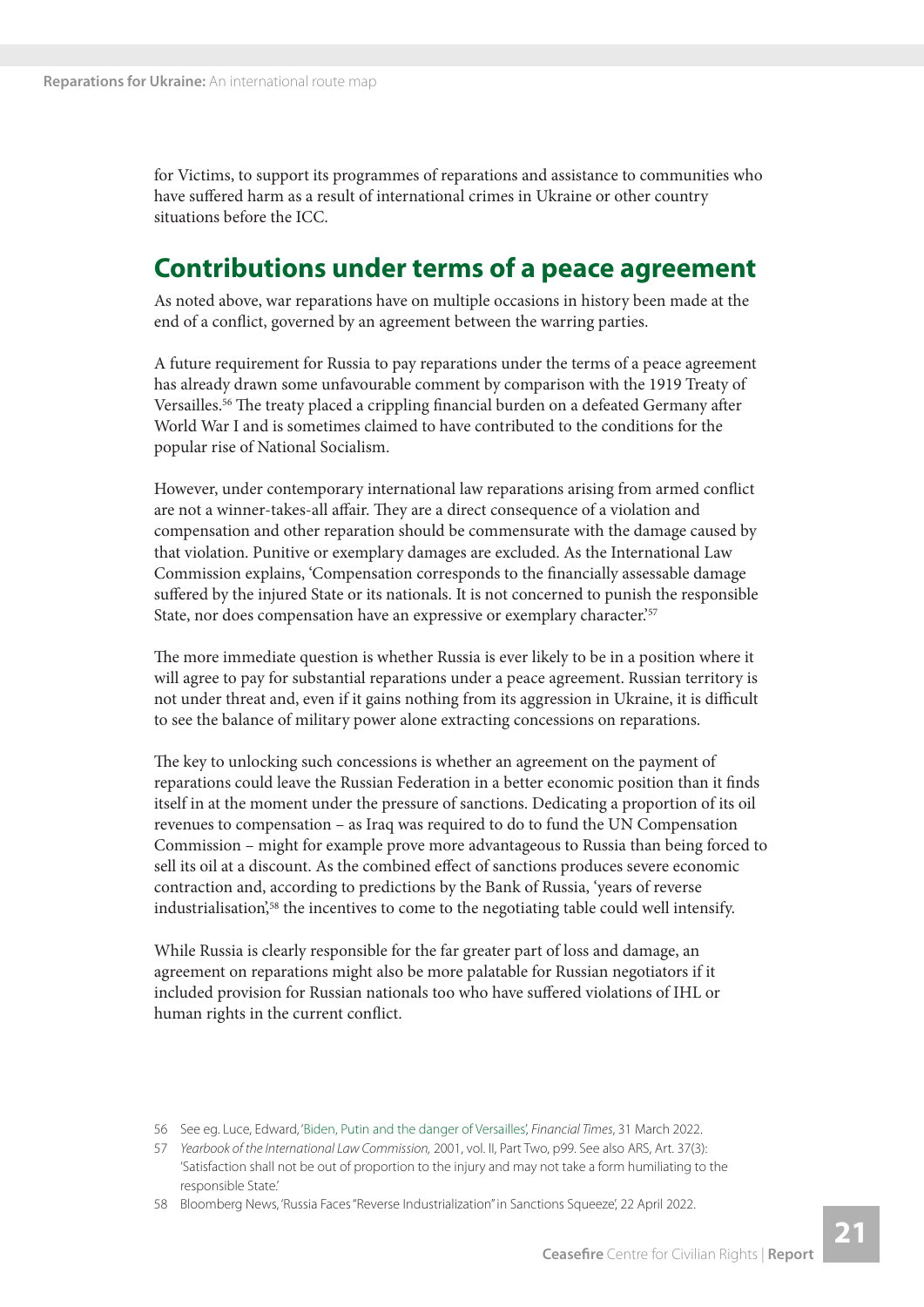### **Frozen assets: Russian Federation**

Following the invasion of Ukraine on 24 February, a series of multiple sanctions regimes were established or strengthened, led by Western states, freezing Russian assets around the world. By far the largest types of frozen asset are those belonging to the Russian Federation itself, including Russian central bank foreign currency reserves. Russia's finance minister has stated that USD 300 billion of central bank reserves held abroad have been frozen. The largest amounts are held in the US, Japan and EU countries, although the EU Justice Commissioner has indicated that the EU figures may not be as high as initially reported.<sup>59</sup>

Senior Polish and German officials as well as the EU High Representative for Foreign Policy have all indicated their support for going a step further and seizing the frozen Russian foreign exchange reserves to cover the costs of rebuilding Ukraine after the war. In response, Russia's deputy foreign minister has denounced the proposal as 'total lawlessness' and 'destruction of the very foundations of international relations'. 60

State property is protected abroad under the doctrine of state immunity, which provides a foreign state with immunity from the jurisdiction of domestic courts, at least in respect of non-commercial activities. The UN Convention on Jurisdictional Immunities of States and their Property, which designates 'property of the central bank or other monetary authority of the State' for specific protection, prohibits measures of constraint 'such as attachment, arrest or execution, against property of a State… in connection with a proceeding before a court of another State'.<sup>61</sup> It can be argued, however, that while this provides immunity from judicial proceedings, it does not protect a state from action by the executive or legislative branch in undertaking asset seizures. 62

As the prohibition of aggression and the basic rules of IHL are peremptory norms of international law they give rise to obligations owed to the international community as a whole

Under international law, conduct which is ordinarily unlawful may nonetheless be permitted if it is a countermeasure, that is, undertaken against a state which is responsible for an internationally wrongful act in order to induce that state to comply with its obligations. <sup>63</sup> Countermeasures must be proportionate and should be suspended once the wrongful

act has ceased. <sup>64</sup> As the prohibition of aggression and the basic rules of IHL are peremptory norms of international law they give rise to obligations owed to the

- 59 Reuters, 'Brussels says about \$24 bln of Russian central bank assets frozen in EU, less than [expected',](https://www.reuters.com/world/europe/brussels-says-about-24-bln-russian-central-bank-assets-frozen-eu-less-than-2022-05-25/) 25 May 2022.
- 60 Fleming, Sam, 'EU should seize Russian reserves to rebuild Ukraine, top [diplomat](https://www.ft.com/content/82b0444f-889a-4f3d-8dbc-1d04162807f3) says', Financial Times, 9 May 2022.
- 61 UN Convention on [Jurisdictional](https://legal.un.org/ilc/texts/instruments/english/conventions/4_1_2004.pdf) Immunities of States and their Property, 2004, Arts. 21(c) and 19. Although the Convention is not in force it is believed to reflect the customary international law position on state immunity.
- 62 See also UK, State [Immunity](https://www.legislation.gov.uk/ukpga/1978/33#:~:text=(1)A%20State%20is%20immune,in%20the%20proceedings%20in%20question.) Act 1978, Art. 1, 'A State is immune from the jurisdiction of the courts of the United Kingdom…'

64 Ibid. Arts. 51-2.

<sup>63</sup> ARS, Arts. 22, 49.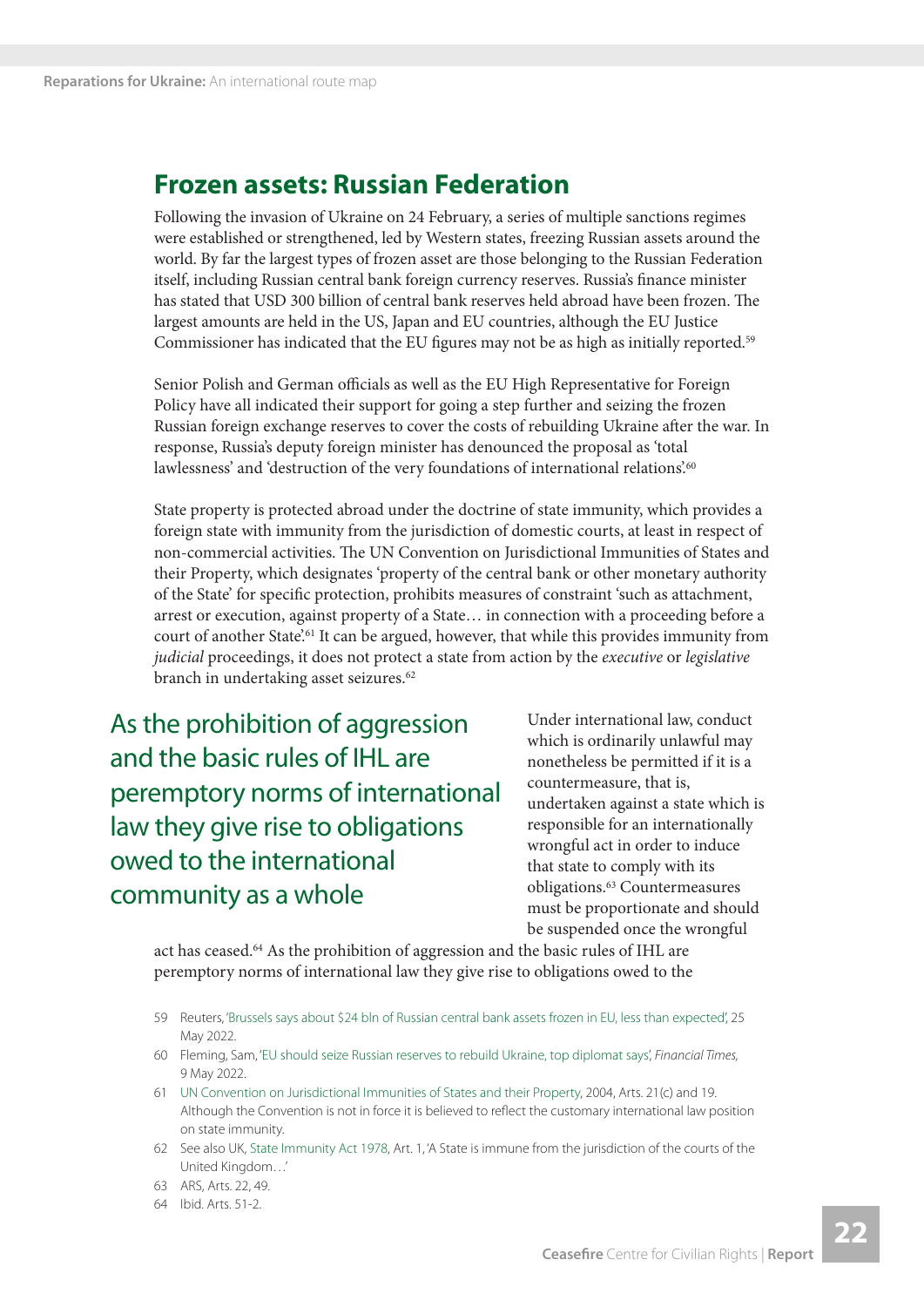international community as a whole (erga omnes), in relation to which all states have a legal interest. It is therefore not just Ukraine which is entitled to take countermeasures, but also other states which may take measures to ensure cessation of the breach and reparation in the interest of injured parties. 65

While numerous states have taken action to freeze Russian state assets, indicating their belief that such action is lawful, there nonetheless appears to remain a reluctance to progress to seizure. Debates in the US and the EU have focused both on perceived legal obstacles in national or EU law and on strategic rule-of-law considerations. 66

A number of precedents do exist, not least in the US, for the seizure and repurposing of state assets, including those of Iraq, Iran, Venezuela and Afghanistan. Such cases can, however, be distinguished from the current situation in relation to Russian assets. The US is not at war with Russia (as it was against Iraq when it seized Iraqi state assets in 2003), nor has it designated Russia as a state sponsor of terrorism. US action in relation to the central bank reserves of Venezuela and Afghanistan relied, at least in part, on the need to safeguard those assets from governments the US perceived as illegitimate and redirect them for the benefit of the respective countries.<sup>67</sup> The decision of President Biden in

#### **The Iran-US Claims Tribunal**

The Iran-US Claims Tribunal was established under the 1981 Algiers Declarations which brought an end to the hostage crisis at the US embassy in Tehran, with the mediation of the government of Algeria. Upon the release of the 52 US nationals held at the embassy, the US committed to ensuring the mobility and free transfer of all Iranian assets within its jurisdiction, restoring the financial position of Iran, and with the creation of the Claims Tribunal, to terminating all legal proceedings in US courts against Iran and its state enterprises, putting such claims to binding arbitration.<sup>68</sup>

The jurisdiction of the Tribunal included claims of US nationals against Iran and claims of Iranian nationals against the US, as well as official contractual claims of the US and Iran against each other and disputes over the return of family property of the former Shah of Iran. A'security account'with a USD 1 billion deposit was held at the Dutch Central Bank to cover awards against Iran made by the Tribunal. Notably, Iran was furthermore obliged to replenish the account once it fell below USD 500 million, an obligation by which it repeatedly abided.<sup>69</sup>

Nearly 4,000 cases were finalized by award, decision or order, including 2,388 'small claims'of less than USD 250,000 which were resolved by award on agreed terms in 1990 under which Iran accepted to pay the lump sum of USD 105 million. The total amount awarded to US parties, paid out of the security account, was USD 2.2 billion, and the total awarded to Iran and Iranian parties was over USD 1 billion.<sup>70</sup>

- 65 Ibid. Arts. 48, 54.
- 66 For the US debate focusing on powers under the International Economic Emergency Powers Act see Tribe, Laurence H., 'Does American Law Currently Authorize the President to Seize [Sovereign](https://www.lawfareblog.com/does-american-law-currently-authorize-president-seize-sovereign-russian-assets) Russian Assets?', Lawfare, 23 May 2022, and for a contrary view, Boyle, Andrew, 'Why [Proposals](https://www.justsecurity.org/81165/why-proposals-for-u-s-to-liquidate-and-use-russian-central-bank-assets-are-legally-unavailable/) for U.S. to Liquidate and Use Russian Central Bank Assets are Legally [Unavailable',](https://www.justsecurity.org/81165/why-proposals-for-u-s-to-liquidate-and-use-russian-central-bank-assets-are-legally-unavailable/) Just Security, 18 April 2022. For a view from the EU, see Kirschenbaum, Joshua, and Nicolas Veron, 'Now is not the time to confiscate Russia's central bank reserves', Bruegel, 16 May 2022.
- 67 US, 'Protecting Certain Property of Da Afghanistan Bank for the Benefit of the People of Afghanistan', [Executive](https://www.govinfo.gov/content/pkg/FR-2022-02-15/pdf/2022-03346.pdf) Order 14064, 11 February 2022.
- 68 Algeria, General [Declaration,](https://iusct.com/wp-content/uploads/2021/02/1-General-Declaration_.pdf) 19 January 1981.
- 69 Malanczuk, Peter, Akehurst's Modern Introduction to International Law (7th ed.), London, Routledge, 1997, p296.
- 70 Iran-US Claims Tribunal, [Communiqué](https://iusct.com/wp-content/uploads/2021/03/Communique-16.1-9-May-2016.pdf) 16/1, 9 May 2016.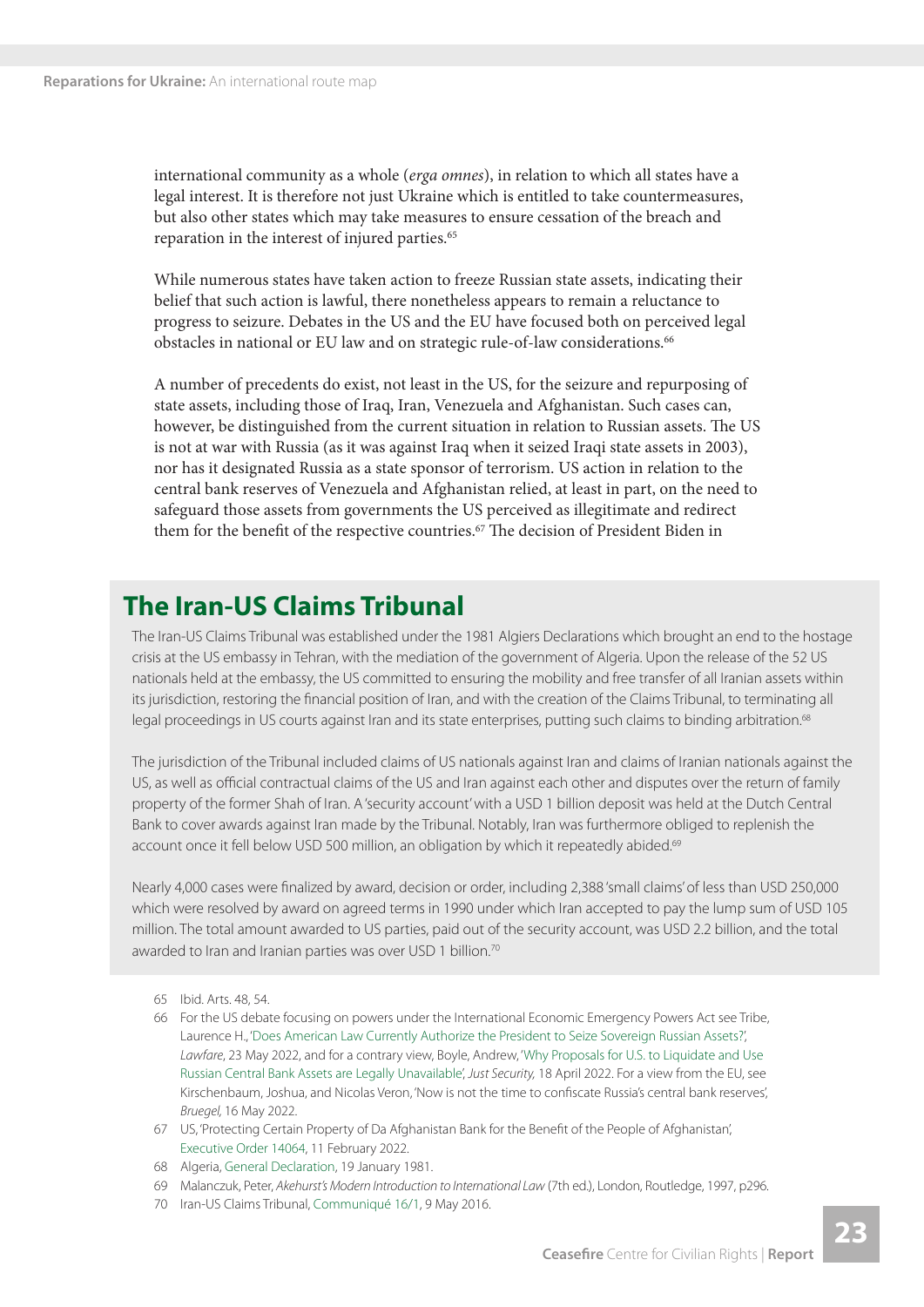February 2022 to seize USD 7.1 billion placed by the former Afghan central bank in the New York Federal Reserve has attracted widespread criticism given the economic crisis facing Afghanistan. Half has been slated for humanitarian aid in Afghanistan, but a group of Afghan civil society organisations has opposed legal moves by 9/11 victims to use the other half to satisfy judgments against the Taliban, arguing state immunity. 71

Perhaps the most interesting precedent is an older one. Following the Iranian revolution and the detention of US hostages at the American embassy in Tehran, the US froze some USD 8 billion in Iranian central bank assets. In addition to the release of the hostages and the return of Iran's assets, the crisis was resolved with the creation of an Iran-US Claims Tribunal to arbitrate claims by both parties and their nationals. Thousands of awards were made to both US and Iranian individuals who had suffered loss or damage (see box on previous page).

### **Frozen assets: private individuals or corporations**

In addition to the freezing of Russian state property, sanctions against Russia have led to the freezing of assets belonging to private corporations or individuals, including the socalled oligarchs. A range of different legal regimes exist which further enable the confiscation of the proceeds of crime or property linked to terrorism and the imposition of fines on those responsible for breaking sanctions. The complexity of the legal arrangements, in a field prone to litigation, became very apparent to UK officials when they were faced with the task of transposing the EU sanctions regime into UK law as part of the Brexit process. 72

Assets may remain frozen for decades, but the proceeds of confiscation and fines or penalties provide potential income streams for re-application. The general trend, in cases of corruption, money-laundering or the proceeds of crime, has been to seek to return the assets to their rightful owner or country of origin or, in the case of fines, for the money to be retained by the state imposing the fine.

Switzerland, for example, has pursued a proactive policy with regard to the illicitlyacquired assets of foreign public officials. In the 20 years up to 2015 it had already managed to return approximately USD 2 billion to the states of origin concerned. This policy was strengthened with the passing of the Foreign Illicit Assets Act of 18 December 2015 which provided for the freezing, confiscation and restitution of assets held by foreign individuals entrusted with prominent public functions (including heads of state or government) or their close associates, 'where there is reason to assume that those assets were acquired through acts of corruption, criminal mismanagement or by other felonies'. Confiscation proceedings do not require a prior criminal conviction. The restitution of assets is intended 'to improve the living conditions of the local people and to strengthen the rule of law, thereby helping to combat impunity, in the state of origin.<sup>73</sup>

<sup>71</sup> Center for Constitutional Rights, 'Afghan groups [challenge](https://ccrjustice.org/home/press-center/press-releases/afghan-groups-challenge-effort-seize-billions-central-bank) effort to seize billions from Central Bank of [Afghanistan',](https://ccrjustice.org/home/press-center/press-releases/afghan-groups-challenge-effort-seize-billions-central-bank) 22 April 2022. See also US [Statement](https://int.nyt.com/data/documenttools/usg-statement-of-interest-dab-assets-havlish-doe/cbc6788de125cbd2/full.pdf) of Interest, US District Court, Southern District of New York, Case 1:03-cv-09848-GBD-SN, 11 February 2022

<sup>72</sup> By the close of the Brexit transition period at the end of 2021, 99 pieces of secondary legislation had been made under the Sanctions and Anti-Money-Laundering Act 2018 and 1084 EU sanctions designations transitioned into UK law.

<sup>73</sup> Switzerland, [Foreign](https://www.unodc.org/documents/treaties/UNCAC/WorkingGroups/workinggroup2/2016-August-25-26/V1605154e.pdf) Illicit Assets Act, 18 December 2015.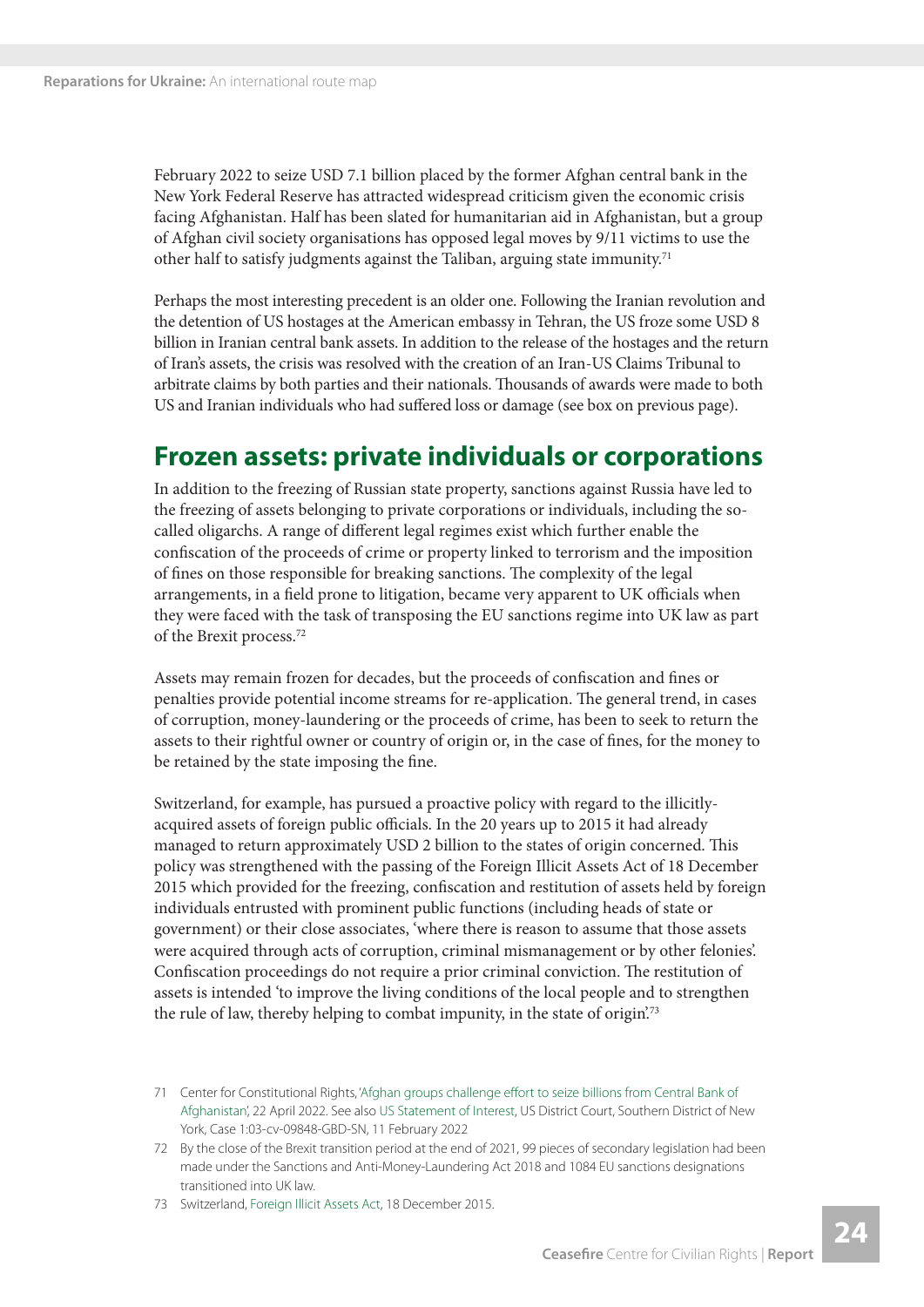But could confiscated assets be repurposed more widely to support reparations in a foreign state different to the state of origin?74 Further national enabling legislation would generally be required as well as overcoming international law obstacles, including obligations under bilateral investment treaties and human rights obligations. At a minimum, any action taken would need to be regulated by law, not be arbitrary and be proportionate. These tests may be harder to meet where assets were frozen under powers which did not require evidence of a crime or other unlawful behaviour. 75

Some progress has nonetheless been made. Following the establishment of an international task force on 'Russian elites, proxies and oligarchs' in March, <sup>76</sup> the US President submitted to Congress on 28 April 2022 legislative proposals to establish a streamlined administrative authority 'to seize and forfeit Oligarch assets' connected to unlawful conduct and to enable the transfer of the proceeds of forfeited property to Ukraine 'to remediate harms of Russian aggression.'77 In an analogous manner, Canada's draft Budget Implementation Act 2022 contains provisions for the forfeiture of seized foreign assets to Canada and powers to repurpose them to '(a) the reconstruction of a foreign state adversely affected by a grave breach of international peace and security; (b) the restoration of international peace and security; and (c) the compensation of victims of a grave breach of international peace and security, gross and systematic human rights violations or acts of significant corruption.<sup>78</sup>

## **Feasibility**

The international community has already demonstrated considerable political will both in producing resources to come to the aid of Ukraine and also in taking punitive financial measures against Russian aggression. Most international aid currently destined for Ukraine is for military support or stabilization. It remains to be seen whether reparations for civilian harm will also attract sufficient support.

Frozen Russian assets – either belonging to the state or to wealthy Russian individuals – present a very large pool of resources potentially available for re-purposing to reparations. To do so would require overcoming a number of legal obstacles, both at international level and in terms of the national laws of states, including G7 members, where most of the assets are currently held. While state immunity protects foreign assets in which the foreign state has an interest from domestic *judicial* proceedings, there does not appear to exist an unambiguous rule of international law preventing the executive seizure of Russian assets as a proportionate countermeasure aimed at halting Russian violations in Ukraine.

- 74 A proposal to use sanctions and terrorist financing legislation to fund reparations for victims of sexual violence in conflict has been advanced by Lotus Flower, a UK charity supporting Yazidi survivors, REDRESS, the Global Survivors Fund, and the law firm Hogan Lovells. See Hogan Lovells, Finance for [Restorative](https://www.hoganlovells.com/~/media/hogan-lovells/pdf/2020-pdfs/2020_01_29_rethinking-reparations-report.pdf) [Justice,](https://www.hoganlovells.com/~/media/hogan-lovells/pdf/2020-pdfs/2020_01_29_rethinking-reparations-report.pdf) January 2020.
- 75 In the UK for example, under the Russia (Sanctions) (EU Exit) (Amendment) Russia Regulations 2020, designated persons may include not just those who are involved in destabilizing Ukraine or undermining or threatening its sovereignty but also those 'obtaining a benefit from or supporting the Government of Russia'or being'associated with'such a person.
- 76 Ministerial Joint [Statement,](https://www.canada.ca/en/department-finance/news/2022/03/russian-elites-proxies-and-oligarchs-task-force-ministerial-joint-statement.html) 17 March 2022.
- 77 US, 'President Biden's [Comprehensive](https://www.whitehouse.gov/briefing-room/statements-releases/2022/04/28/fact-sheet-president-bidens-comprehensive-proposal-to-hold-russian-oligarchs-accountable/) Proposal to Hold Russian Oligarchs and Elites Accountable', White House, Statement 28 April 2022.
- 78 Canada, 'Notice of Ways and Means Motion to introduce an Act to [implement](https://fin.canada.ca/drleg-apl/2022/nwmm-amvm-0422-bil.pdf) certain provisions of the budget tabled in [Parliament](https://fin.canada.ca/drleg-apl/2022/nwmm-amvm-0422-bil.pdf) on April 7, 2022 and other measures'. The draft legislation includes [measures](http://www.ratnaomidvar.ca/press-release-senator-ratna-omidvar-welcomes-the-inclusion-of-seizing-and-repurposing-frozen-assets-of-corrupt-officials-in-the-budget-implementation-act/) from the [earlier](http://www.ratnaomidvar.ca/press-release-senator-ratna-omidvar-welcomes-the-inclusion-of-seizing-and-repurposing-frozen-assets-of-corrupt-officials-in-the-budget-implementation-act/) Bill S-217, the Frozen Assets Repurposing Act, introduced by Senator Ratna Omidvar.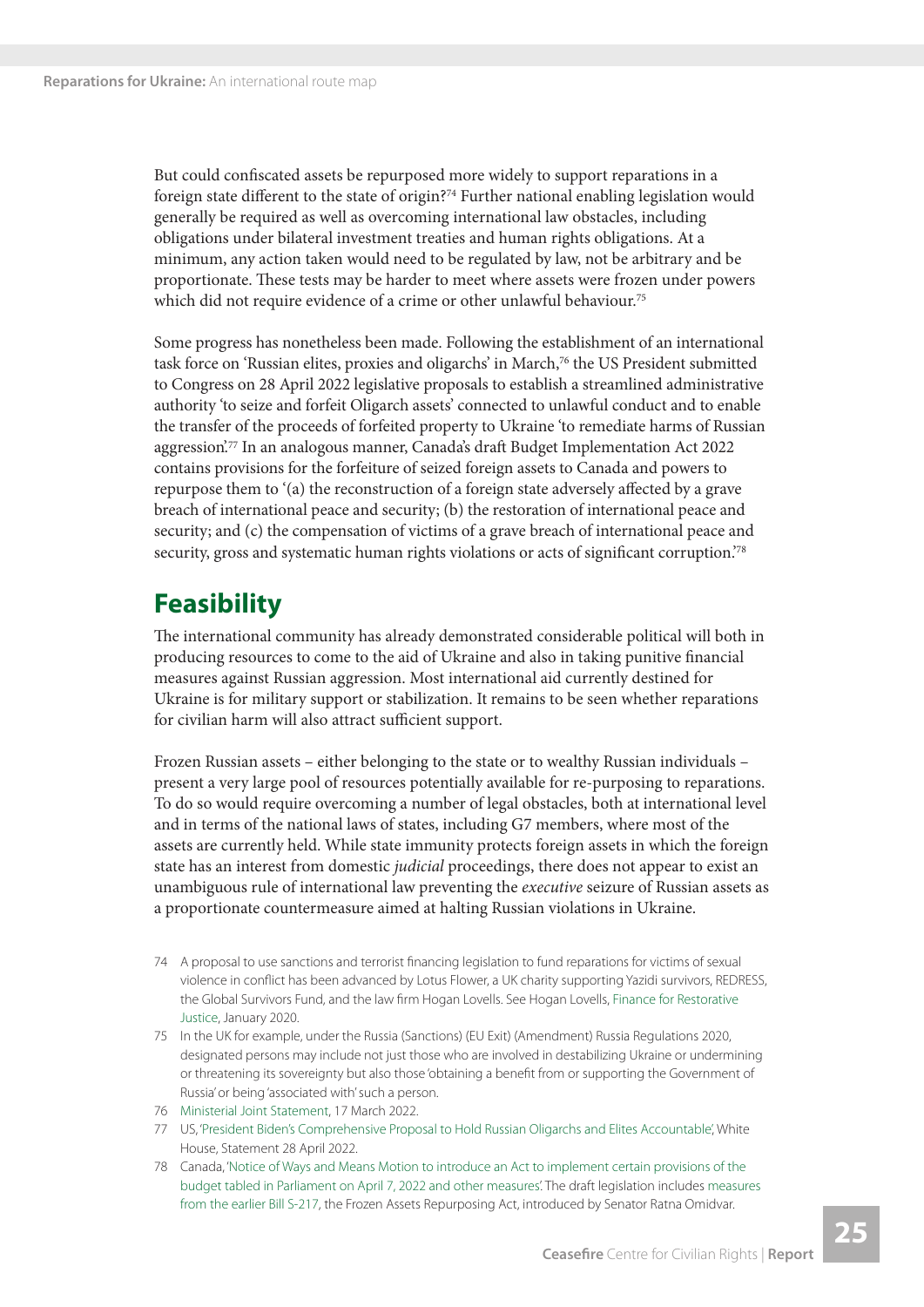Could such funds then be used to finance reparation awards made or recommended by one of the mechanisms identified in the previous section? Once a state has taken possession of frozen assets, transfers could arguably rely on the national authority of the state making the transfer. Alternatively, an international agreement could establish a suitable agency responsible for accepting transfers and using the funds to finance reparations payments. Previous experience has shown that it may be preferable, both to encourage compliance and to support international rule of law, for such a process to be founded on state consent – albeit consent obtained in the shadow of financial sanctions.

**26**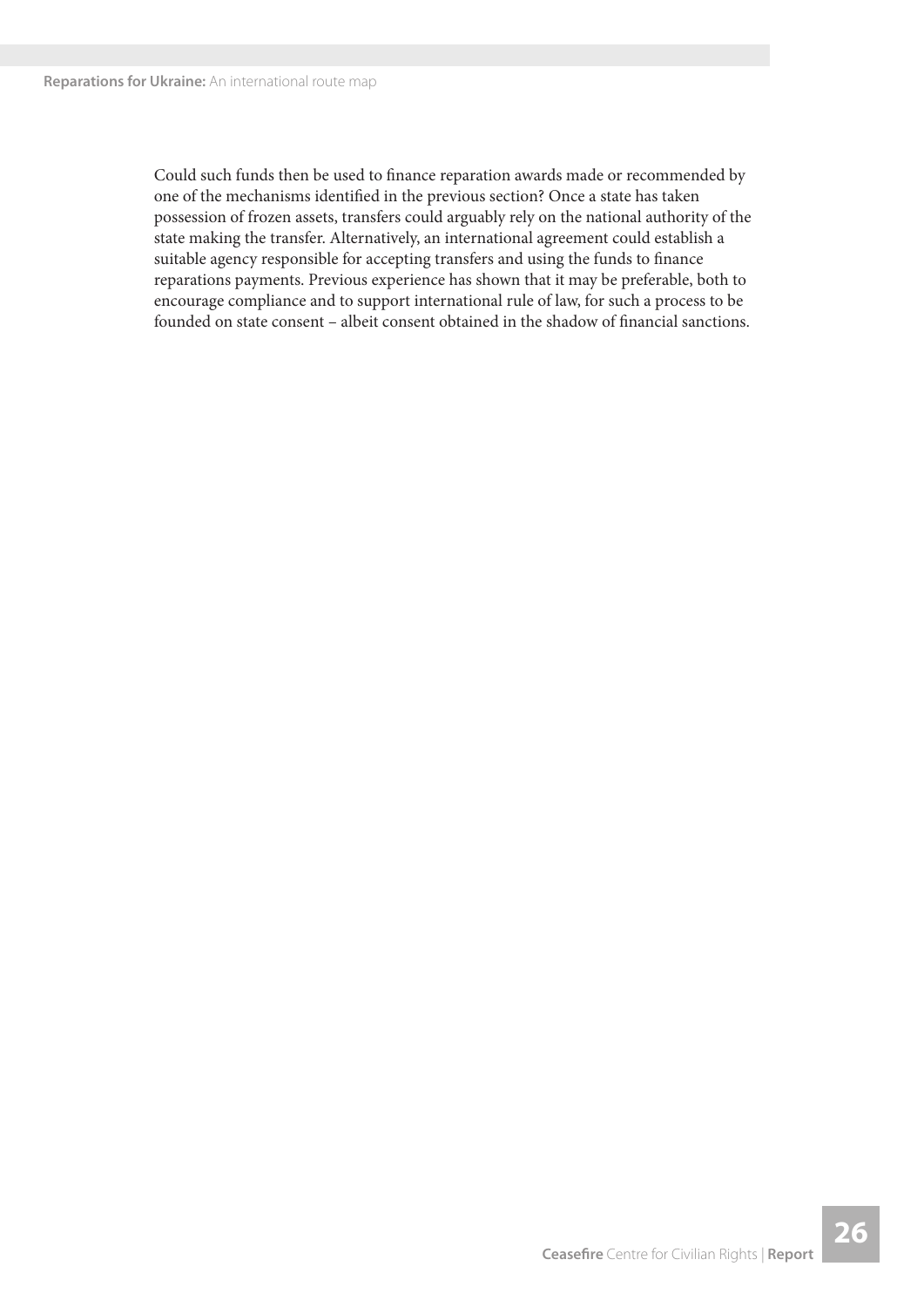## **A route map to reparations 5**

Which of the various reparation options discussed above are most likely to be realized will depend on several factors, not least the course of the war and the relative positions of the parties at any eventual peace agreement, but also the positions taken by the international community, the success or otherwise of resolutions passed by the UN, G7 or European institutions, and the outcome of legal proceedings, including criminal prosecutions and litigation over sanctioned assets.

Compared to the rapid progress made with instituting war crimes investigations and the establishment of international mechanisms to support prosecutions, planning for the delivery of reparations to civilians is lagging. Although the rapidly-growing evidence base on violations could in theory support both forms of justice, in practice little progress has been made either on international support for the preparation of reparations documentation or on the modalities for cooperation.

In order to establish an effective reparations process for Ukraine, it is imperative that the international community avoids further delay. Given the extensive preparatory work which needs to be done, civilians who have suffered harm cannot afford to wait for a resolution to the conflict or until all the necessary funds have been identified and secured. Going through a resolution of the UN General Assembly or other multilateral forum may also contribute to achieving the widest possible legitimacy for a reparations mechanism, even if its role was only advisory. The Ukrainian President has alternatively called for 'partner countries to sign a multilateral agreement and create a mechanism through which each and every one who has suffered from Russia's actions will be able to receive compensation for all losses'. 79

Separating the complex task of making recommendations on reparation awards from the means of their financing helps clarify the legal obstacles to be overcome and to understand the possible route(s) to achieving fair reparations of the scope and scale required to bring justice to Ukraine. It also contributes to ensuring that reparation does not depend on the capacity of individual victims and other injured parties to engage in lengthy and costly litigation.

It should be for the government and people of Ukraine to decide on the terms of any future agreement with the Russian

Federation. But extensive preparations are required now to ensure that the interests of civilians harmed in the conflict are properly safeguarded and effectively represented in international negotiations.

reparation should not depend on the capacity of individual victims and other injured parties to engage in lengthy and costly litigation

79 [Address](https://www.president.gov.ua/en/news/proponuyemo-derzhavam-partneram-viznati-sho-rosiya-povinna-p-75221) by the President of Ukraine, 20 May 2022.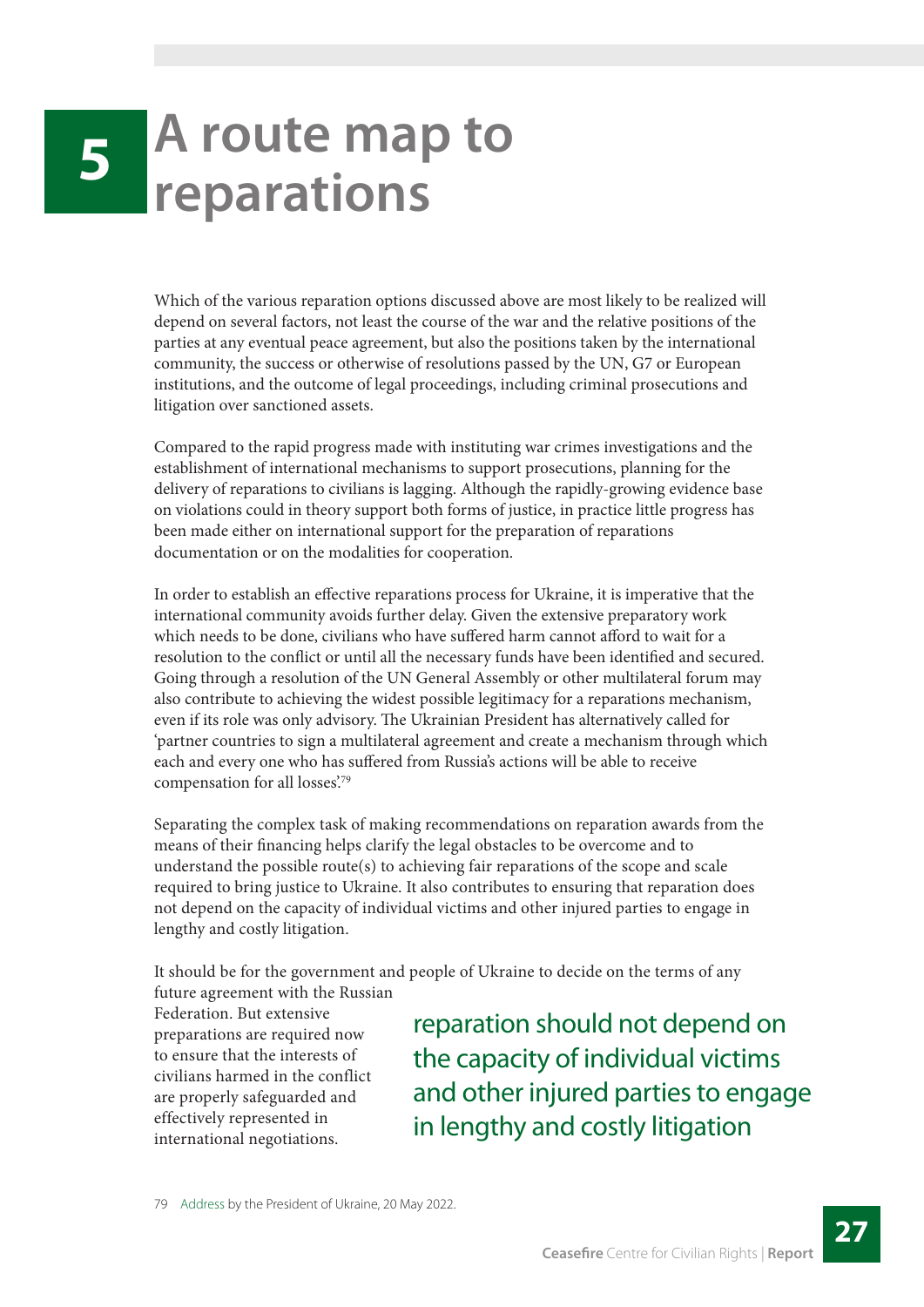## **Principles**

To guide discussion, a number of principles should be borne in mind to maximise the chance of achieving the goals of reparative justice.

#### 1. Civilians first

The moral as well as legal case for supporting Ukraine in the conflict has depended heavily on the threats to, and suffering of, the civilian population.

Experience has shown, however, that once a conflict is over civilians who have suffered harm can be quickly forgotten. The formation of the global coalition against ISIS was spurred by international revulsion at crimes committed against civilians in Iraq and Syria, in particular against the Yazidi community. Yet today, some eight years after the worst of the atrocities, hundreds of thousands of Yazidis remain displaced, thousands are still missing and female survivors of sexual violence and slavery still remain effectively excluded from reparations mechanisms. A cautionary tale is also provided by the experience of the Eritrea-Ethiopia Claims Commission. Despite the Commission making a large number of multi-million-dollar awards to both Eritrea and Ethiopia for IHL violations, and 'reiterat[ing] its recurring concern that proceeds accruing from the damages proceedings be used by the Parties to assist civilian victims of the conflict', in the event no procedure was implemented to ensure that civilian victims actually received any compensation. $^{80}$ 

Any reparations mechanism established for Ukraine should admit claims submitted by individuals, families and communities and should prioritise such claims from natural persons over those made by state entities or legal persons. Civil society organisations and other victims' representatives should be able to participate at all stages in the planning, implementation and evaluation of reparations mechanisms.

#### 2. Reparation should be holistic

There is a tendency, particularly at international level, to conceive of reparation solely in terms of compensation, as it is more easily quantifiable. However, the other heads of reparations – restitution, rehabilitation, satisfaction and guarantees of non-repetition – may be as important if not more important for repairing the harm caused to individuals, families and communities.

The effective implementation of such a holistic approach to reparation is not just a matter of concluding a suitable agreement but a process that will take years. Property restitution for displaced Ukrainians and those whose homes have been destroyed, long-term medical and psycho-social services for rehabilitation, appropriate acts of memorialization: all these will require the leadership of, or close cooperation with, Ukrainian authorities.

#### 3. A victim-oriented approach

Reparations should be prompt, accessible and commensurate with the harm suffered. Information concerning reparations mechanisms should be accessible and disseminated

<sup>80</sup> Dybnis, Ari, 'Was the [Eritrea-Ethiopia](https://digitalcommons.lmu.edu/cgi/viewcontent.cgi?referer=&httpsredir=1&article=1664&context=ilr) Claims Commission merely a zero-sum game?', 33 Loyola of Los Angeles International and Comparative Law Review 2, Winter 2011.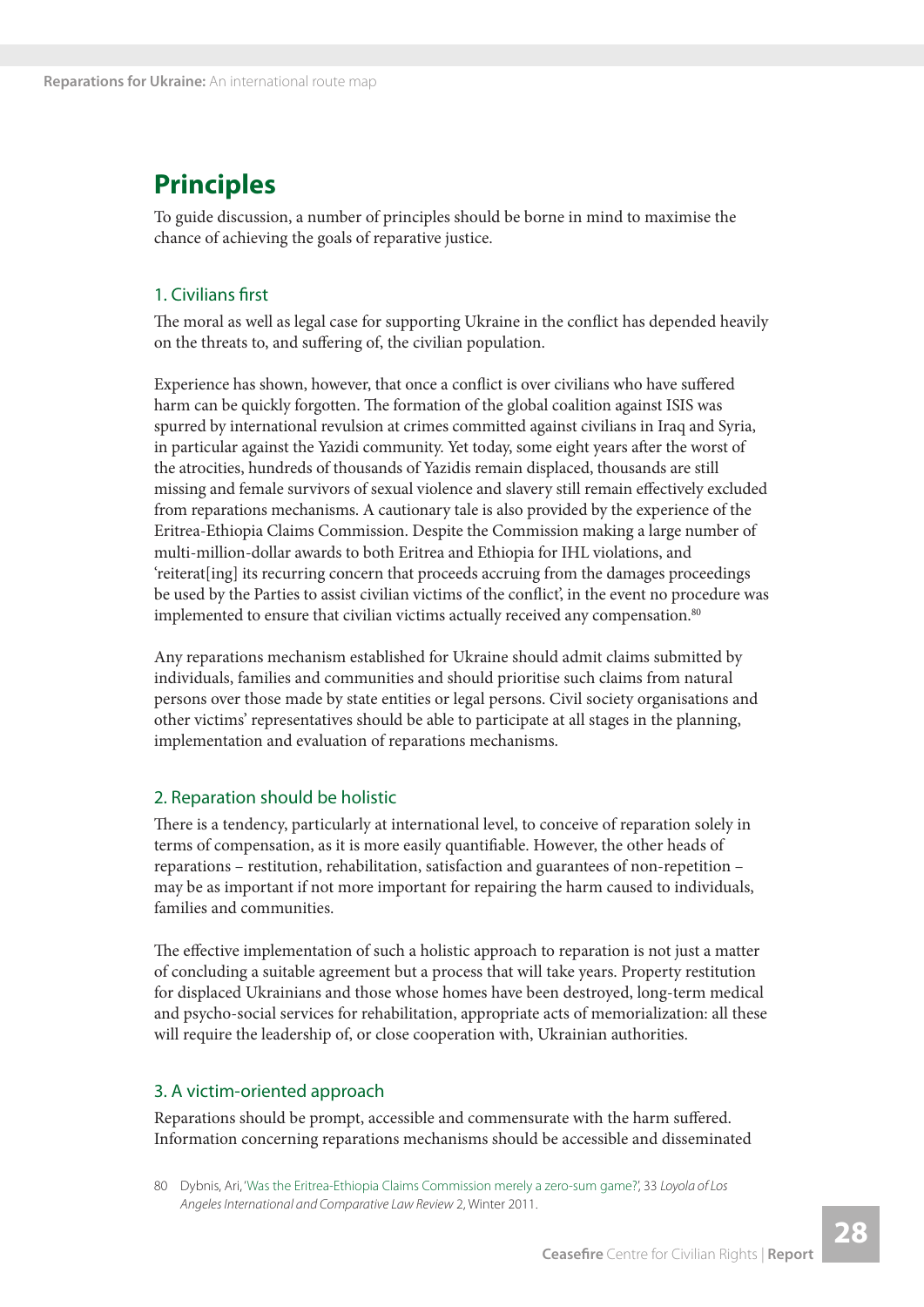

#### **International route map to reparations for Ukraine**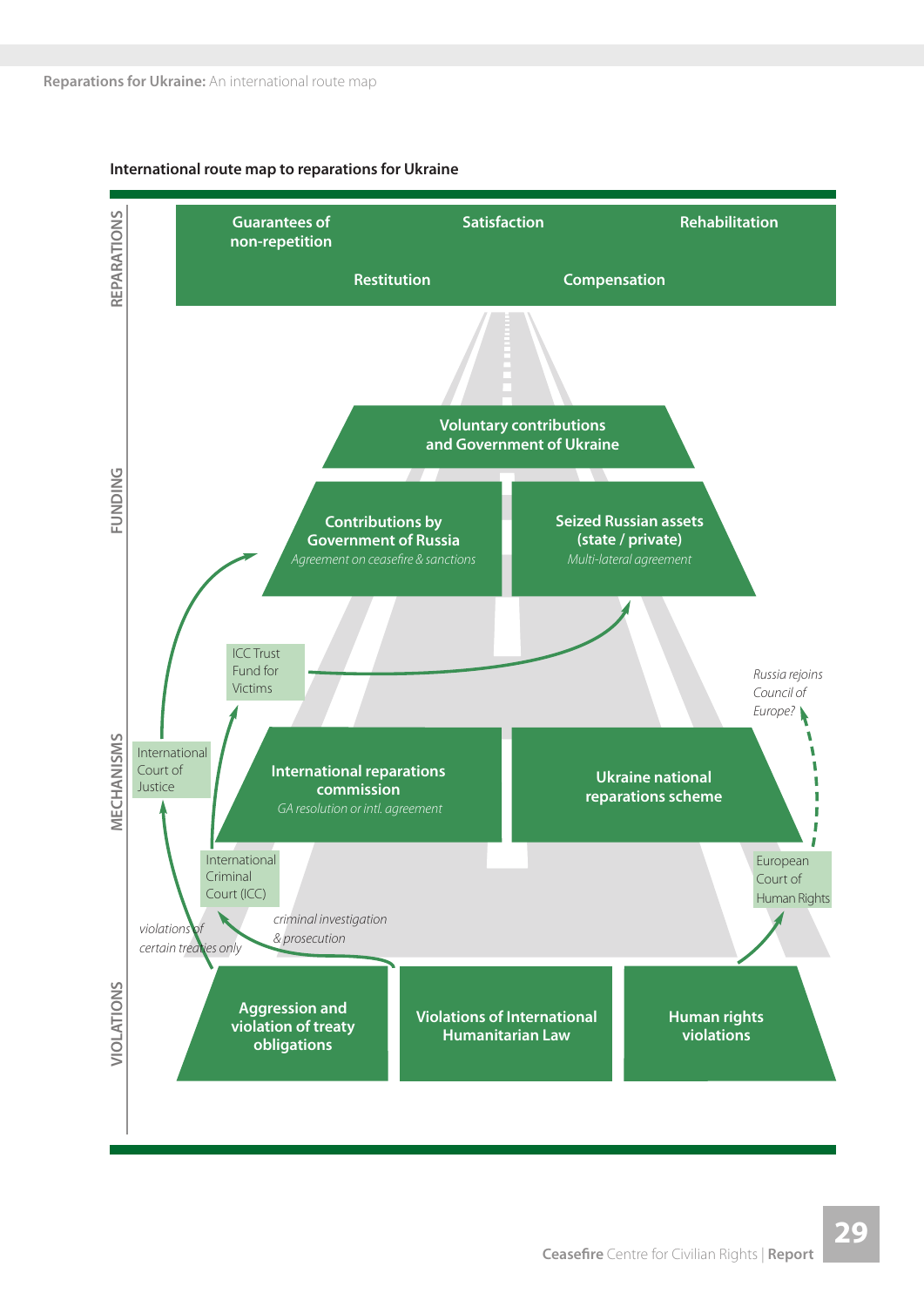widely, and a low burden of proof placed on individual claimants. In line with the UN Basic Principles on reparations, proper assistance should be provided to victims and measures taken to minimise the inconvenience to them and their representatives.

Safeguarding mechanisms should be put in place to protect the safety and interests of vulnerable victims, including those who have been subjected to sexual or gender-based violence. Victims should be treated with humanity and respect for their dignity and human rights, and a victim who has suffered violence or trauma should benefit from special consideration and care to avoid his or her re-traumatization in the course of legal and administrative procedures designed to provide justice and reparation. 81

#### 4. Inclusive and non-discriminatory

The right to reparation for those who have suffered harm as a result of violations should be fulfilled without discrimination of any kind or on any ground. Measures, including those related to eligibility and assessment, should be taken to ensure an effective right to reparation for civilians who are often overlooked or under-served in compensation schemes, including survivors of sexual or gender-based violence, persons with disabilities and members of ethnic or religious minorities.

Reparations should be made available to all those who have suffered violations of IHL or human rights law in the Ukraine conflict, including Ukrainian nationals, Russian nationals and foreign nationals, dating from the start of the conflict in 2014 and including victims of violations by Ukrainian forces as well as by Russian or Russian-backed forces. Where Russian assets are seized to meet the bill for reparations, consideration should also be given to others who have suffered harm as a result of serious violations of international law by Russia, including Syrian civilians as well as Ukrainians.

#### 5. The perpetrator should pay

Although the implementation of reparations will require the commitment of the international community and the government of Ukraine, it is the state responsible for the violations and – in the case of crimes under international law – the individuals responsible who should pay. In the circumstances of the Russian invasion of Ukraine that means that, overwhelmingly, the Russian Federation and Russian leadership should be held responsible. Arrangements to finance reparations should be in accordance with international law including, where seizures of individuals' assets are concerned, international human rights law.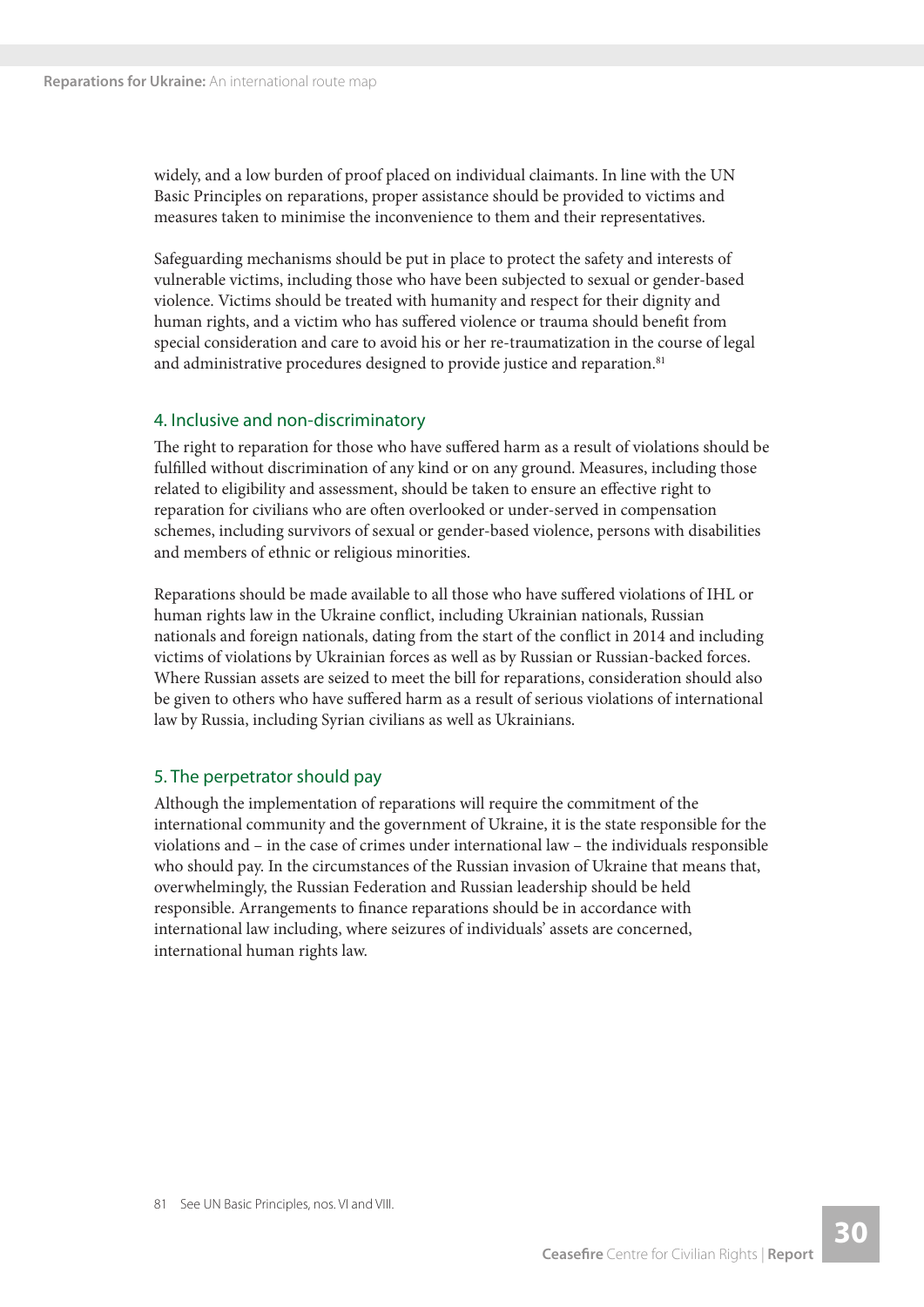**Reparations for Ukraine:** An international route map